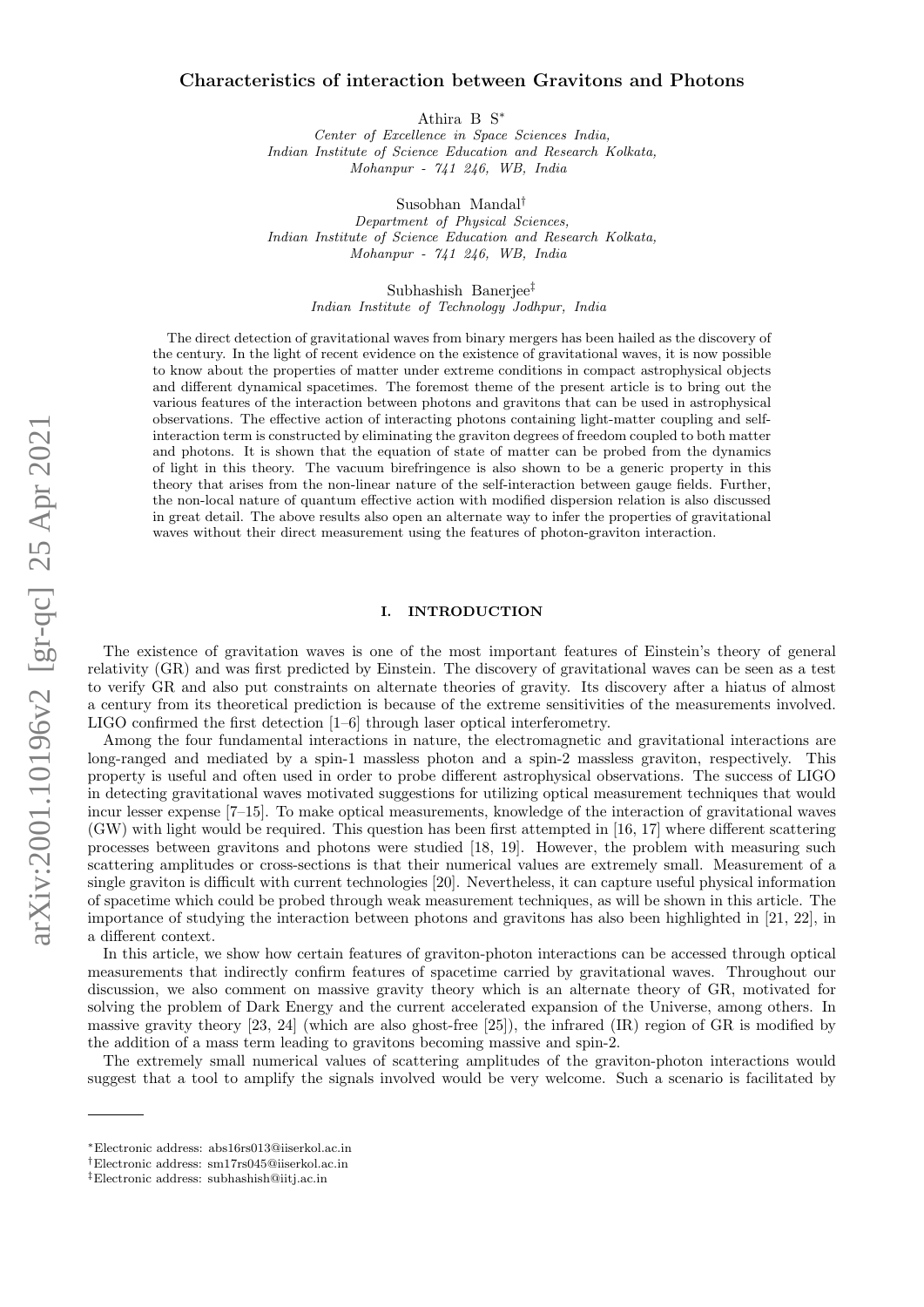recent developments in the field of quantum optics, in particular, the weak measurement technique [26–32]. Weak measurements is the name coined to a measurement scenario in quantum mechanics, wherein the empirically measured value (called the weak value) of an observable can yield results beyond the eigenvalue spectrum of the measured observable. This has lead to a number of interesting developments including weak value amplification, useful for enhancing the sensitivity of specific detection schemes.

We briefly discuss the weak field limit of general relativity, followed by the Fierz-Pauli action of massive gravity and Stueckelberg's technique for restoring gauge symmetry to massive gravity action. This sets the scene for the construction of an effective action for interacting photons that takes into account the interactions between photons and gravitons. This is followed by some non-trivial features of on-shell equations obtained from the minimization of the effective action. A few scattering amplitudes are next computed between photonic states and it is shown that through weak measurement protocol these amplitudes can be amplified. Finally, oneloop quantum corrections are taken into account in order to write quantum effective action for the interacting photons, explicitly at the quadratic level. This leads to a modified dispersion relation for low-energy photons. Further, effective interacting vertices at the quantum level between photons are obtained. The quantum effective action for photons is shown to be non-local in nature, a generic property in this theory.

# II. WEAK FIELD LIMIT OF GENERAL RELATIVITY

#### A. Free-field theory of massless gravitons

The weak-field limit of the Einstein-Hilbert action in the presence of matter, considering the first-order correction to metric  $(g = \eta + h)$  is given by

$$
S_{EH} = \int d^4x \mathcal{L}_{EH} + S_M
$$
  
\n
$$
\mathcal{L}_{EH} = -h^{\mu}_{\sigma} \partial^{\sigma} \partial^{\nu} h_{\mu\nu} + h \partial^{\mu} \partial^{\nu} h_{\mu\nu} + \frac{1}{2} h_{\mu\nu} \Box h^{\mu\nu} - \frac{1}{2} h \Box h
$$
  
\n
$$
S_M(\eta + h) = S_M|_{\eta} + \int d^4x \left( \frac{1}{\sqrt{-g}} \frac{\delta S_M}{\delta g^{\mu\nu}} \right) \Big|_{\eta} h^{\mu\nu},
$$
\n(II.1)

where the invariance of the action under the transformation  $h_{\mu\nu} \to h_{\mu\nu} + \partial_{\mu}\xi_{\nu} + \partial_{\nu}\xi_{\mu}$  can be checked explicitly. The Lagrangian can be recast as

$$
\mathcal{L}_{EH} = \frac{1}{2} h_{\mu\nu} \mathcal{O}^{\mu\nu\rho\sigma} h_{\rho\sigma}
$$
\n
$$
\mathcal{O}^{\mu\nu\rho\sigma} = \left(\frac{1}{2} \eta^{\mu\rho} \eta^{\nu\sigma} + \frac{1}{2} \eta^{\mu\sigma} \eta^{\nu\rho} - \eta^{\mu\nu} \eta^{\rho\sigma}\right) \Box + \eta^{\mu\nu} \partial^{\rho} \partial^{\sigma} + \eta^{\rho\sigma} \partial^{\mu} \partial^{\nu}
$$
\n
$$
- \frac{1}{2} (\eta^{\nu\rho} \partial^{\mu} \partial^{\sigma} + \eta^{\nu\sigma} \partial^{\mu} \partial^{\rho} + \eta^{\mu\rho} \partial^{\nu} \partial^{\sigma} + \eta^{\mu\sigma} \partial^{\nu} \partial^{\rho}).
$$
\n(II.2)

The corresponding equation of motion becomes

$$
\mathcal{O}^{\mu\nu\rho\sigma}h_{\rho\sigma} = 8\pi GT^{\mu\nu},\tag{II.3}
$$

which implies  $\partial_{\mu}O^{\mu\nu\rho\sigma} = 0$ . Therefore, in momentum space the operator  $O^{\mu\nu\rho\sigma}$  is not invertible, and hence, we can not have a corresponding Green's function. That is expected because this is a gauge-invariant theory and the gauge has not yet been fixed which is done in the next section.

#### B. Gauge-fixing

We introduce the following gauge fixing term, the de Donder gauge [24],

$$
\mathcal{L}_{GF} = -\frac{1}{\alpha} (\partial_{\rho} h^{\rho}_{\ \mu} - \frac{1}{2} \partial_{\mu} h)(\partial_{\sigma} h^{\mu \sigma} - \frac{1}{2} \partial^{\mu} h), \tag{II.4}
$$

where  $\alpha$  is known as gauge parameter. With this new term, the weak field lagrangian density becomes

$$
\bar{\mathcal{L}}_{EH} = \mathcal{L}_{EH} + \mathcal{L}_{GF}, \ \mathcal{L}_{GF} = \frac{1}{2} h_{\mu\nu} \mathcal{O}_{GF}^{\mu\nu\rho\sigma} h_{\rho\sigma},
$$
\n
$$
\mathcal{O}_{GF}^{\mu\nu\rho\sigma} = \frac{1}{\alpha} \left( 2\eta^{\mu\rho} \partial^{\nu} \partial^{\sigma} - \eta^{\rho\sigma} \partial^{\mu} \partial^{\nu} - \eta^{\mu\nu} \partial^{\rho} \partial^{\sigma} + \frac{1}{2} \eta^{\mu\nu} \eta^{\rho\sigma} \Box \right),
$$
\n
$$
\implies \bar{\mathcal{L}}_{EH} = \frac{1}{2} h_{\mu\nu} (\mathcal{O} + \mathcal{O}_{GF})^{\mu\nu\rho\sigma} h_{\rho\sigma},
$$
\n(II.5)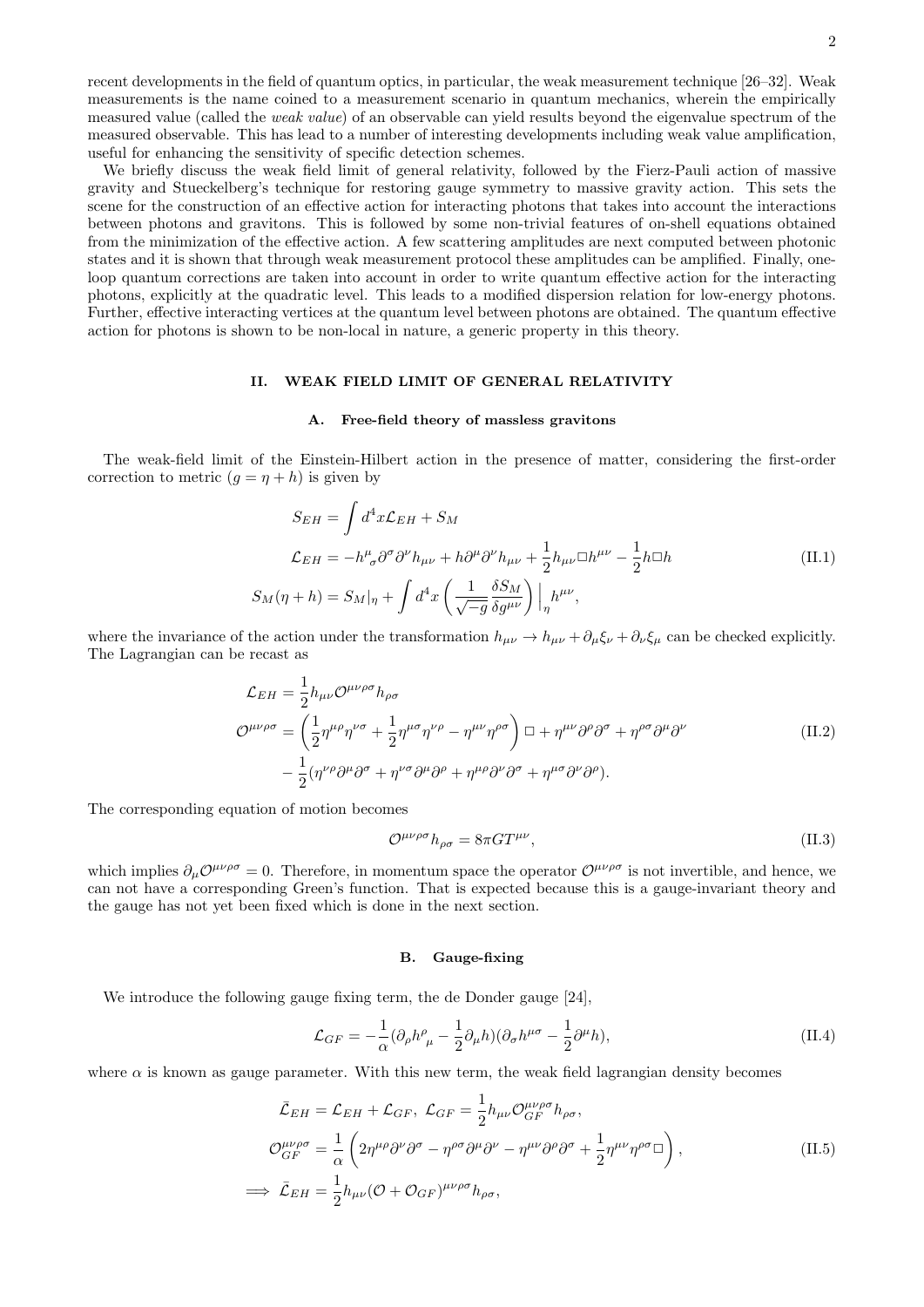where

$$
\tilde{\mathcal{O}} = \mathcal{O} + \mathcal{O}_{GF}
$$
\n
$$
\tilde{\mathcal{O}}^{\mu\nu\rho\sigma} = \left(\frac{1}{2}\eta^{\mu\rho}\eta^{\nu\sigma} + \frac{1}{2}\eta^{\mu\sigma}\eta^{\nu\rho} - \left(1 - \frac{1}{2\alpha}\right)\eta^{\mu\nu}\eta^{\rho\sigma}\right) \Box + \left(1 - \frac{1}{\alpha}\right)\left(\eta^{\mu\nu}\partial^{\rho}\partial^{\sigma} + \eta^{\rho\sigma}\partial^{\mu}\partial^{\nu}\right) \qquad (II.6)
$$
\n
$$
+ \frac{1}{2}\left(\frac{1}{\alpha} - 1\right)\left(\eta^{\nu\rho}\partial^{\mu}\partial^{\sigma} + \eta^{\nu\sigma}\partial^{\mu}\partial^{\rho} + \eta^{\mu\rho}\partial^{\nu}\partial^{\sigma} + \eta^{\mu\sigma}\partial^{\nu}\partial^{\rho}\right).
$$

Therefore, after choosing the Feynman gauge  $\alpha = 1$ , in momentum space, the Green's function takes the following form

$$
\Pi_{GR,\mu\nu\rho\sigma} = -\frac{i}{2k^2} (\eta_{\mu\rho}\eta_{\nu\sigma} + \eta_{\mu\sigma}\eta_{\nu\rho} - \eta_{\mu\nu}\eta_{\rho\sigma}).
$$
\n(II.7)

From now onwards  $\tilde{\mathcal{O}}$  will be denoted as  $\mathcal{O}$  for sake of convenience. Gauge fixing could also have been achieved using the Faddeev-Popov Ghost [33, 34] method in the path integral formalism.

# III. MASSIVE GRAVITY

The unique action that describes a massive spin-2 particle in flat spacetime in which field is described by a symmetric rank-2 tensor is

$$
S = \int d^D x \Big[ -\frac{1}{2} \partial_{\lambda} h_{\mu\nu} \partial^{\lambda} h^{\mu\nu} + \partial_{\mu} h_{\nu\lambda} \partial^{\nu} h^{\mu\lambda} - \partial_{\mu} h^{\mu\nu} \partial_{\nu} h + \frac{1}{2} \partial_{\lambda} h \partial^{\lambda} h - \frac{1}{2} m^2 (h_{\mu\nu} h^{\mu\nu} - h^2) \Big], \tag{III.1}
$$

known as the Fierz-Pauli action [35–37]. Note that when  $m = 0$  this becomes the linearized Einstein-Hilbert action, invariant under the following gauge transformation

$$
\delta h_{\mu\nu} = \partial_{\mu}\xi_{\nu} + \partial_{\nu}\xi_{\mu}.\tag{III.2}
$$

The above action is not gauge invariant, but will be made so by using Stueckelberg's trick [24, 38–40] to massive gravity action in order to restore gauge symmetry. Introducing Stueckelberg's auxiliary fields  $V^{\mu}$ ,  $\phi$  with specific gauge fixing terms

$$
S_{GF1} = -\int d^4x \left(\partial^{\nu}h_{\mu\nu} - \frac{1}{2}\partial_{\mu}h + mV_{\mu}\right)^2, \ S_{GF2} = -\int d^4x \left(\partial_{\mu}V^{\mu} + m\left(\frac{1}{2}h + 3\phi\right)\right)^2, \tag{III.3}
$$

the Fierz-Pauli action with a source can be written as (a detailed derivation is provided in the Appendix)

$$
S + S_{GF1} + S_{GF2} = \int d^4x \left[ \frac{1}{2} h_{\mu\nu} (\Box - m^2) h^{\mu\nu} - \frac{1}{4} h (\Box - m^2) h + V_{\mu} (\Box - m^2) V^{\mu} \right]
$$
  
+3\phi (\Box - m^2)\phi + \kappa h\_{\mu\nu} T^{\mu\nu} + \kappa \phi T - \frac{2}{m} \kappa V\_{\mu} \partial\_{\nu} T^{\mu\nu} + \frac{2}{m^2} \kappa \phi \partial\_{\mu} \partial\_{\nu} T^{\mu\nu} \right]. (III.4)

For transverse and traceless energy-momentum tensor, the last three terms of the above action vanish. This makes vector and scalar degrees of freedom completely decoupled from interaction with matter. The propagators of  $h_{\mu\nu}$ ,  $V_{\mu}$ ,  $\phi$  in momentum space are now

$$
-\frac{i}{p^2 + m^2} \frac{1}{2} (\eta_{\mu\alpha}\eta_{\nu\beta} + \eta_{\mu\beta}\eta_{\nu\alpha} - \eta_{\mu\nu}\eta_{\alpha\beta}), -\frac{i}{2} \frac{\eta_{\mu\nu}}{p^2 + m^2}, -\frac{i}{6(p^2 + m^2)},
$$
(III.5)

respectively. They all behave as  $\frac{1}{p^2}$  for large momenta, implying that standard power counting arguments are applicable.

# IV. PHOTON-GRAVITON INTERACTION

#### A. Introduction

Consider a source whose stress-energy tensor  $T_{\mu\nu}^{(c)}$  produces gravitational waves (GW) that travel through spacetime to asymptotically flat spacetime and interacts with a medium of photons. Our expectation is that the interaction between photons and gravitons captures the properties of the original source of GW.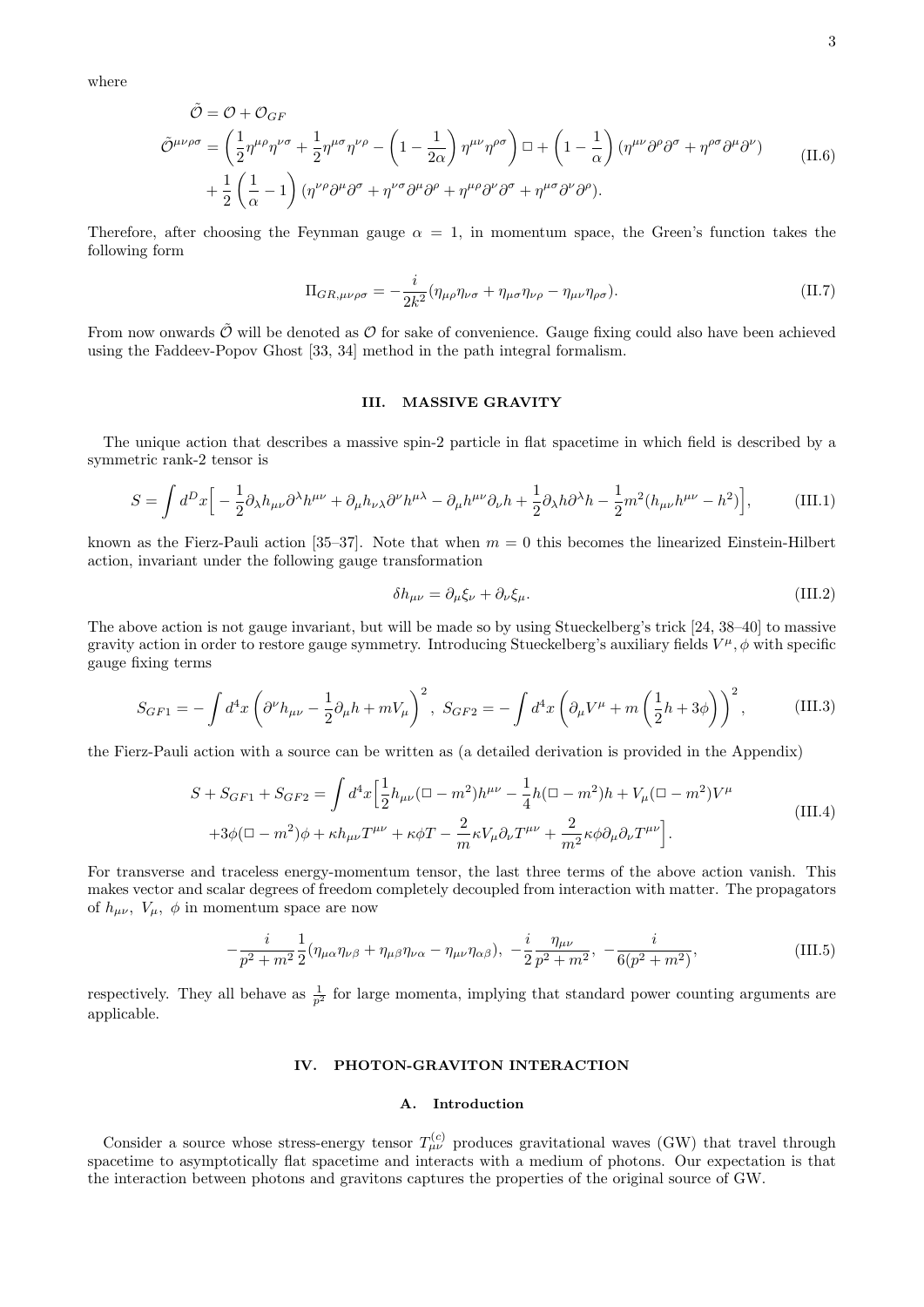The action for such a system would be

$$
S = S_{m=0}^{(spin-2)} + S_{GF} + S_{\text{photon}} = \int d^4x \left[ \frac{1}{2} h_{\mu\nu} \mathcal{O}^{\mu\nu,\alpha\beta} h_{\alpha\beta} + \kappa h_{\mu\nu} T^{(c)\mu\nu} - \frac{1}{4} F_{\mu\nu} F^{\mu\nu} + \kappa h_{\mu\nu} T^{(s=1)\mu\nu} \right], \quad (\text{IV.1})
$$

where  $\kappa = \sqrt{\frac{8\pi G\hbar}{c^4}}$ ,  $F_{\mu\nu} = \partial_{\mu}A_{\nu} - \partial_{\nu}A_{\mu}$  and  $T^{(s=1)\mu\nu}$  is the stress-energy tensor of photons. Therefore, the generating functional can be written as

$$
\mathcal{Z}[J^{\mu\nu} = 0] = \int \mathcal{D}h_{\mu\nu}\mathcal{D}A_{\mu}e^{i\int d^4x \left[\frac{1}{2}h_{\mu\nu}\mathcal{O}^{\mu\nu,\alpha\beta}h_{\alpha\beta} + \kappa h_{\mu\nu}T^{(c)\mu\nu} - \frac{1}{4}F_{\mu\nu}F^{\mu\nu} + \kappa h_{\mu\nu}T^{(s=1)\mu\nu}\right]}\n= \mathcal{N}e^{\frac{i}{2}\kappa^2 \int d^4x T^{(c)\mu\nu}\mathcal{D}_{\mu\nu\alpha\beta}T^{(c)\alpha\beta}} \int \mathcal{D}A_{\mu}e^{i\int d^4x \left[-\frac{1}{4}F_{\mu\nu}F^{\mu\nu} + \kappa^2 T^{(c)\mu\nu}\mathcal{D}_{\mu\nu\alpha\beta}T^{(s=1)\alpha\beta} + \frac{\kappa^2}{2}T^{(s=1)\mu\nu}\mathcal{D}_{\mu\nu\alpha\beta}T^{(s=1)\alpha\beta}\right]}\n\tag{IV.2}
$$

By integrating out the graviton degrees of freedom, we obtain the following effective action for the photon degrees of medium

$$
S_{eff}^{(s=1)} = \int d^4x \Big[ -\frac{1}{4} F_{\mu\nu} F^{\mu\nu} + \kappa^2 T^{(c)\mu\nu} \mathcal{D}_{\mu\nu\alpha\beta} T^{(s=1)\alpha\beta} + \frac{\kappa^2}{2} T^{(s=1)\mu\nu} \mathcal{D}_{\mu\nu\alpha\beta} T^{(s=1)\alpha\beta} \Big].
$$
 (IV.3)

As can be seen from the above equation, the third piece is purely an interacting term, taking into account the effective interaction between photons. For the time being, the interaction term is neglected; which is justified for weak gauge fields, the action involves only quadratic or free part and reduces to

$$
S_{eff}^{(1)} = \int d^4x \Big[ -\frac{1}{4} F_{\mu\nu} F^{\mu\nu} + \kappa^2 T^{(c)\mu\nu} \mathcal{D}_{\mu\nu\alpha\beta} T^{(s=1)\alpha\beta} \Big], \tag{IV.4}
$$

where (for massless gravitons)

$$
T^{(s=1)\mu\nu} = \eta_{\alpha\beta} F^{\alpha\mu} F^{\beta\nu} - \frac{1}{4} \eta^{\mu\nu} F_{\rho\sigma} F^{\rho\sigma}, \ \mathcal{D}_{\mu\nu\alpha\beta} = \frac{1}{2\Box} (\eta_{\mu\alpha} \eta_{\nu\beta} + \eta_{\mu\beta} \eta_{\nu\alpha} - \eta_{\mu\nu} \eta_{\alpha\beta}). \tag{IV.5}
$$

Therefore,

$$
T^{(c)\mu\nu}D_{\mu\nu\alpha\beta}T^{(s=1)\alpha\beta} = T^{(c)\mu\nu}\frac{1}{2\Box}(T^{(s=1)}_{\mu\nu} + T^{(s=1)}_{\mu\nu} - \underbrace{T^{(s=1)}}_{=0}\eta_{\mu\nu})
$$
\n
$$
= \left(\frac{1}{\Box}T^{(c)\mu\nu}\right)\left[\eta^{\alpha\beta}(\partial_{\alpha}A_{\mu}\partial_{\beta}A_{\nu} - \partial_{\alpha}A_{\mu}\partial_{\nu}A_{\beta} - \partial_{\mu}A_{\alpha}\partial_{\beta}A_{\nu} + \partial_{\mu}A_{\alpha}\partial_{\nu}A_{\beta}) - \frac{1}{4}\eta_{\mu\nu}F_{\rho\sigma}F^{\rho\sigma}\right].
$$
\n(IV.6)

where the last line follows from integration by parts.

# B. Equations of motion

The Lagrangian density in (IV.4) can be expressed as

$$
\mathcal{L} = -\frac{1}{2} (\partial_{\mu} A_{\nu} \partial^{\mu} A^{\nu} - \partial_{\nu} A_{\mu} \partial^{\mu} A^{\nu}) + \kappa^2 \left( \frac{1}{\Box} T^{(c)\mu\nu} \right) \left[ \eta^{\alpha\beta} (\partial_{\alpha} A_{\mu} \partial_{\beta} A_{\nu} - \partial_{\alpha} A_{\mu} \partial_{\nu} A_{\beta} - \partial_{\mu} A_{\alpha} \partial_{\beta} A_{\nu} + \partial_{\mu} A_{\alpha} \partial_{\nu} A_{\beta}) \right]
$$

$$
- \kappa^2 \left( \frac{1}{\Box} T^{(c)} \right) \frac{1}{4} F_{\rho\sigma} F^{\rho\sigma}.
$$
(IV.7)

Therefore, the corresponding equations of motion are given by

$$
-\left(1+\kappa^2\frac{1}{\Box}T^{(c)}\right)\partial_{\rho}F^{\rho\sigma}-\kappa^2\frac{1}{\Box}\partial_{\rho}T^{(c)}F^{\rho\sigma}+2\kappa^2\Big[\frac{1}{\Box}\partial_{\rho}T^{(c)\sigma\nu}\partial^{\rho}A_{\nu}+\frac{1}{\Box}T^{(c)\sigma\nu}\Box A_{\nu}\right] -\frac{1}{\Box}\partial_{\rho}T^{(c)\sigma\nu}\partial_{\nu}A^{\rho}-\frac{1}{\Box}T^{(c)\sigma\nu}\Box\omega_{\nu\rho}A^{\rho}-\frac{1}{\Box}T^{(c)\mu\rho}\Box\omega_{\rho}^{\sigma}A_{\mu}+\frac{1}{\Box}T^{(c)\rho\nu}\Box\omega_{\rho\nu}A^{\sigma}\Big]=0,
$$
(IV.8)

where  $\omega_{\mu\nu} = \frac{\partial_\mu \partial_\nu}{\Box}$ , acts as a projection operator along longitudinal polarization of gauge fields. The above equation can be expressed as

$$
-\left(1+\kappa^2\frac{1}{\Box}T^{(c)}\right)\partial_{\rho}F^{\rho\sigma}-\kappa^2\frac{1}{\Box}\partial_{\rho}T^{(c)}F^{\rho\sigma}+2\kappa^2\Big[\frac{1}{\Box}\partial_{\rho}T^{(c)\sigma\nu}F^{\rho}_{\ \nu}+\frac{1}{\Box}T^{(c)\sigma\nu}\Box[\eta_{\nu\rho}-\omega_{\nu\rho}]A^{\rho} +\frac{1}{\Box}T^{(c)\rho\nu}\Box[\omega_{\rho\nu}A^{\sigma}-\omega_{\rho}{}^{\sigma}A_{\nu}]\Big]=0,
$$
\n(IV.9)

which shows the absence of longitudinal degree of gauge field in the equation of motion. This can be checked by decomposing the gauge field as  $A_\mu = A_\mu^T + \partial_\mu \chi$  where  $A_\mu^T$  is the transverse component of the gauge field satisfying  $\partial^{\mu}A_{\mu}^{T}=0$ , and  $\chi$  is the longitudinal component of the gauge field. Hence, the longitudinal degree of the gauge field is non-dynamical and it does not play any role in the dynamics of this theory.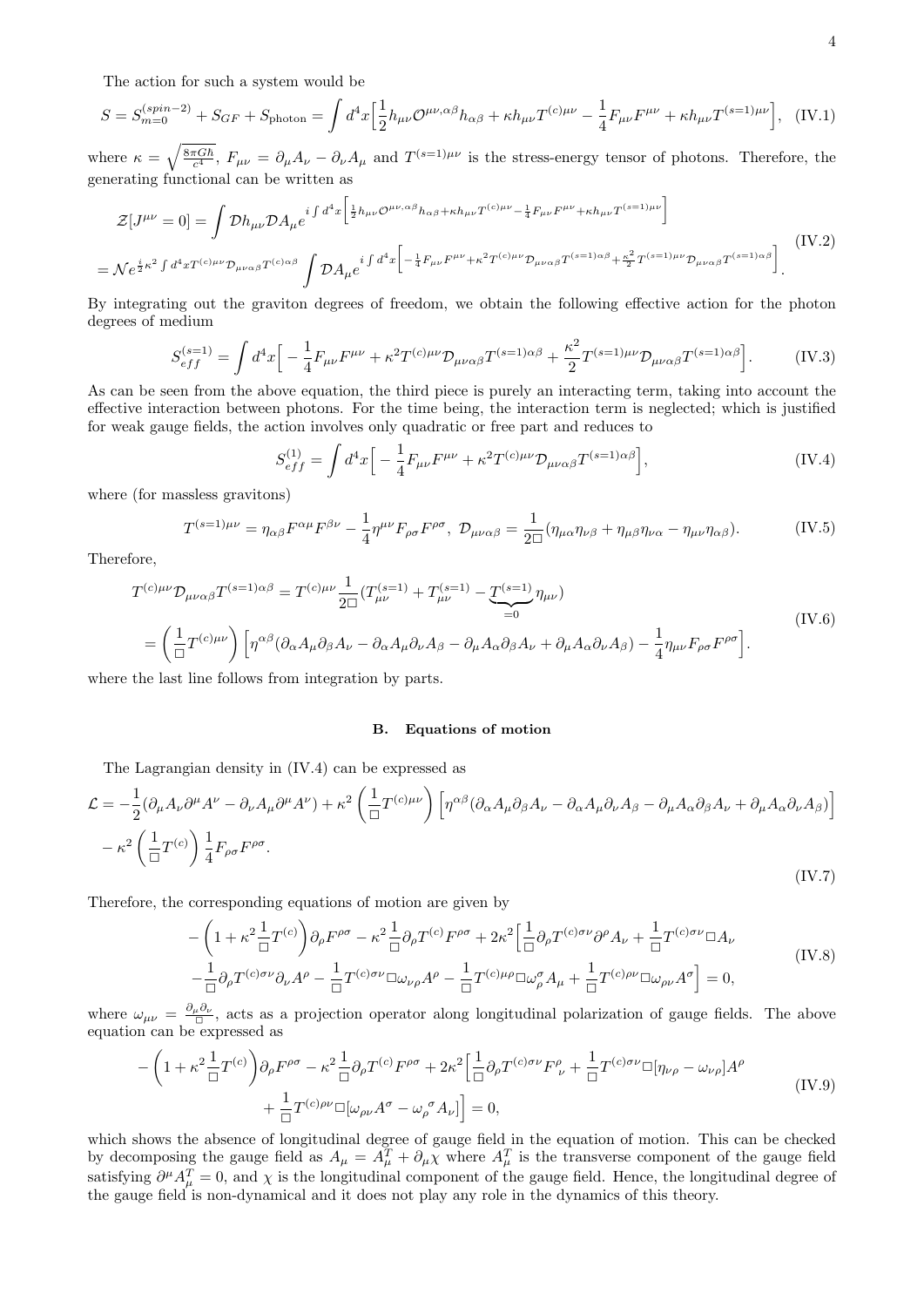#### C. Features of equations of motion

The Sun of our solar system can be considered as a standard candle that acts as a source of a medium of photons. The change in the polarization state of the light emitted from the Sun carries a signature of the GW interacting with the solar photons ignoring the other light-matter interactions. In this section and later (in section VII), we show that the photons interacting with gravitons are massive in nature. As a consequence, under a general gauge transformation, the transversality condition is not satisfied by the polarization of the light. Further, as shown below, the helicity of light is not conserved in a scattering process between the photons coupled with GW in general. This principle can be used to detect GW using the polarization measurement of the light emitted from the Sun before and after GW passes by. Here, we want to emphasize that the equations of motion of photons interacting with GW carry the information of different properties of GW generating sources that are captured by the stress-energy tensor of the sources, for example, for binary mergers one can get information such as charge, spin, angular momentum and mass of these compact objects.

Another important feature that would help us to put constraints on the graviton mass and IR domain of GR is that if we consider massive gravitons [24], the equations of motion simply turn into

$$
-\left(1+\kappa^2 \frac{1}{\Box+m^2} T^{(c)}\right) \partial_\rho F^{\rho\sigma} - \kappa^2 \frac{1}{\Box-m^2} \partial_\rho T^{(c)} F^{\rho\sigma} + 2\kappa^2 \Big[ \frac{1}{\Box-m^2} \partial_\rho T^{(c)\sigma\nu} \partial^\rho A_\nu + \frac{1}{\Box-m^2} T^{(c)\sigma\nu} \Box A_\nu
$$

$$
-\frac{1}{\Box-m^2} \partial_\rho T^{(c)\sigma\nu} \partial_\nu A^\rho - \frac{1}{\Box-m^2} T^{(c)\sigma\nu} \Box \omega_{\nu\rho} A^\rho - \frac{1}{\Box-m^2} T^{(c)\mu\rho} \Box \omega_\rho^{\sigma} A_\mu + \frac{1}{\Box-m^2} T^{(c)\rho\nu} \Box \omega_{\rho\nu} A^\sigma \Big] = 0,
$$
(IV.10)

where  $m$  is the mass of gravitons which follows from the action (III.1). For photons, the stress-energy tensor satisfies the following two important conditions

$$
\partial_{\mu} T^{(s=1)\mu\nu} = 0, \quad T^{(s=1)} = 0,\tag{IV.11}
$$

which would kill the last three terms in the action (III.4). This suggests that in the presence of photons, vector and scalar degrees of freedom do not couple with photon degrees of freedom. Hence, they can be essentially treated as free-fields separately. It follows that these degrees of freedom can be integrated out without having any net effect on the effective action of photons, obtained earlier. Therefore, matching the data with (IV.10), it would be possible to put a constraint on the mass of gravitons in a similar manner to the constraint put by LIGO and others [41–48].

Consider a compact object, comprising an ideal fluid, emitting gravitational waves. Its stress-energy tensor is

$$
T^{(c)\mu\nu} = (P + \rho)u^{\mu}u^{\nu} + P\eta^{\mu\nu}, \tag{IV.12}
$$

where  $P$ ,  $\rho$  are the pressure and the energy density of the matter inside the compact object. This kind of matter could be considered for other gravitational wave sources, though the equation of states may be different.  $u^{\mu}$ , a time-like unit vector is the velocity of fluid  $w.r.t$  the observer. In this case, we obtain the following expression for the term in the action that describes the interaction between photons and a classical source

$$
T^{(c)\mu\nu}\frac{1}{\Box}T^{(s=1)}_{\mu\nu} = \frac{1}{4}F_{\mu\nu}F^{\mu\nu}\frac{1}{\Box}(P+\rho) + F_{\alpha}^{\ \mu}F^{\alpha\nu}\frac{1}{\Box}[(P+\rho)u_{\mu}u_{\nu}].
$$
 (IV.13)

Hence, the action in (IV.4) becomes the following

$$
S^{(1)} = \int d^4x \Big[ -\frac{1}{4} F_{\mu\nu} F^{\mu\nu} \left( 1 - \frac{\kappa^2}{\Box} (P + \rho) \right) + F_{\alpha}^{\ \mu} F^{\alpha\nu} \frac{\kappa^2}{\Box} [(P + \rho) u_{\mu} u_{\nu}] \Big]
$$
  
= 
$$
\int d^4x \Big[ -\frac{1}{4} F_{\mu\nu}(x) F^{\mu\nu}(x) [1 + \Delta(x)] + F_{\alpha}^{\ \mu} F^{\alpha\nu} \Delta_{\mu\nu}(x) \Big],
$$
 (IV.14)

where  $\Delta_{\mu\nu} = \frac{\kappa^2}{\Box} [(P+\rho)u_{\mu}u_{\nu}]$  and  $\Delta = \eta^{\mu\nu}\Delta_{\mu\nu}$ . The equations of motion for the photon in this case are

$$
-\partial_{\mu}[F^{\mu\nu}(x)(1+\Delta(x))] + 4\partial_{\mu}[F^{\mu\rho}(x)\Delta_{\rho}^{\ \nu}(x)] = 0
$$
  
\n
$$
\implies -\partial_{\mu}F^{\mu\nu}(x) - F^{\mu\nu}(x)\partial_{\mu}\log[1+\Delta(x)] + 4\frac{\Delta_{\rho}^{\ \nu}(x)}{1+\Delta(x)}\partial_{\mu}F^{\mu\rho}(x) + \frac{4}{1+\Delta(x)}F^{\mu\rho}(x)\partial_{\mu}\Delta_{\rho}^{\ \nu}(x) = 0.
$$
 (IV.15)

Since the action is gauge-invariant, hence, we fix a gauge  $\partial_{\mu}A^{\mu} = 0$ . As a result of that, the above equation becomes

$$
-\Box A^{\nu}(x) - F^{\mu\nu}(x)\partial_{\mu}\Delta^{(1)}(x) + 4\Delta_{\rho}^{(2)\nu}(x)\partial_{\mu}F^{\mu\rho}(x) + 4F^{\mu\rho}(x)\Delta_{\mu\rho}^{(3)\nu}(x) = 0,
$$
 (IV.16)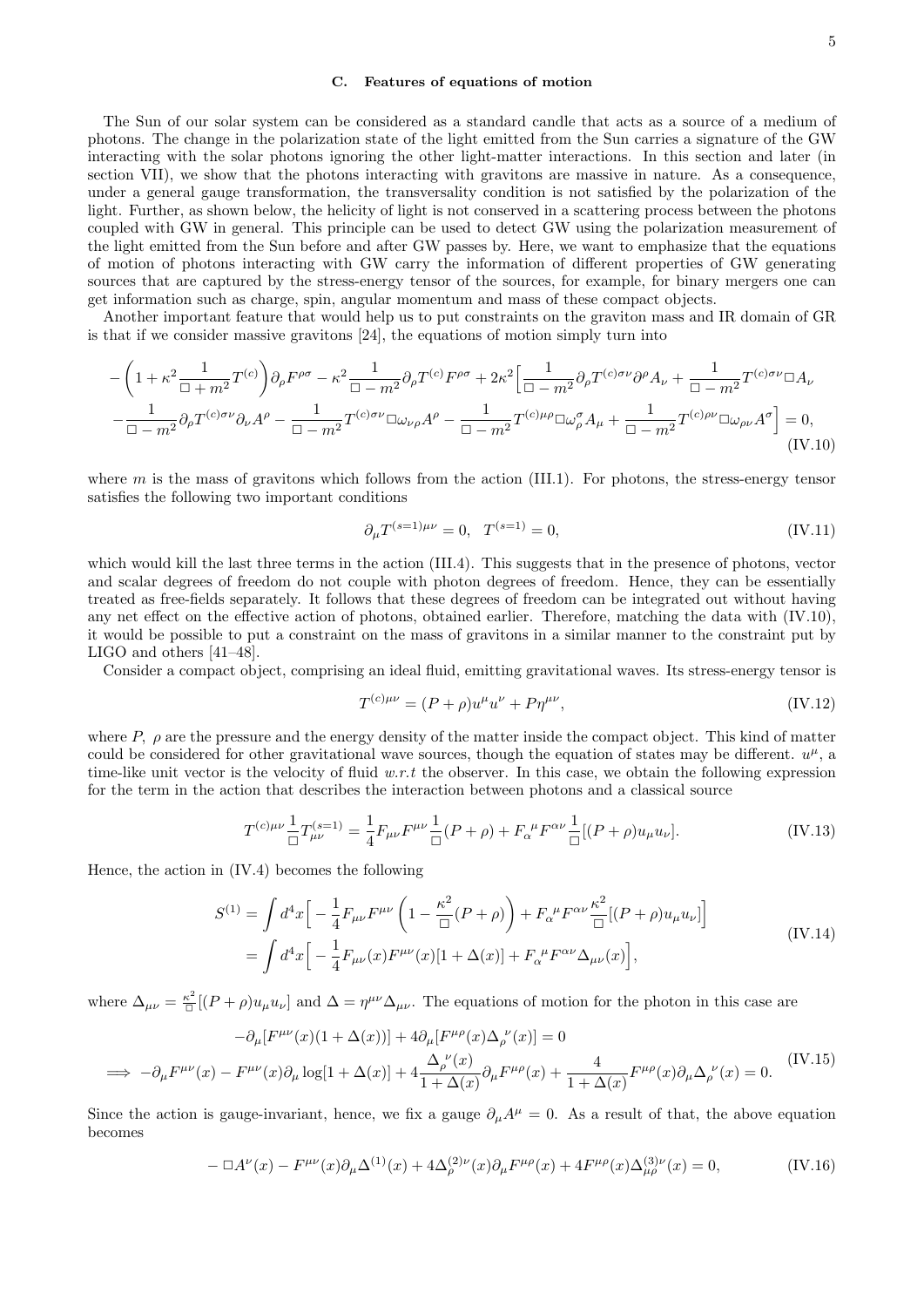where  $\Delta^{(1)}(x) = \log(1 + \Delta(x))$ ,  $\Delta_{\rho}^{(2)\nu}(x) = \frac{\Delta_{\rho}^{(\nu)}(x)}{1 + \Delta(x)}$  $\frac{\Delta_{\rho}^{(x)}(x)}{1+\Delta(x)}, \ \Delta_{\mu\rho}^{(3)\nu}(x) = \frac{1}{1+\Delta(x)} \partial_{\mu} \Delta_{\rho}^{(\nu)}(x)$ . Expressing the gauge fields on the 4-momentum basis, the above equation can be expressed as

$$
k^{2}A^{\nu}(k) - \int \frac{d^{4}l}{(2\pi)^{4}} \left[ iF^{\mu\nu}(k-l)l_{\mu}\Delta^{(1)}(l) + 4\Delta_{\rho}^{(2)\nu}(l)(k-l)^{2}A^{\rho}(k-l) - 4F^{\mu\rho}(k-l)\Delta_{\mu\rho}^{(3)\nu}(l) \right] = 0
$$
  
\n
$$
il_{\mu}F^{\mu\nu}(k-l) = -[(k-l)_{\mu}l^{\mu}A^{\nu}(k-l) - (k-l)^{\nu}l_{\mu}A^{\mu}(k-l)]
$$
  
\n
$$
F^{\mu\rho}(k-l)\Delta_{\mu\rho}^{(3)\nu}(l) = i\Delta_{\mu\rho}^{(3)\nu}(l)[(k-l)^{\mu}A^{\rho}(k-l) - (k-l)^{\rho}A^{\mu}(k-l)],
$$
\n(IV.17)

a non-local integral equation in momentum space. Further, the above equation clearly shows that the dynamics of a component of the gauge field depends on its other two components in general. The above on-shell relation clearly suggests that  $k^2 = 0$  is not the dispersion of photons due to the presence of a non-local integral term. Under a gauge transformation  $A_{\mu} \to A_{\mu} + \partial_{\mu} \Psi$ , the polarization changes as  $\epsilon_{\mu}(k) \to \epsilon'_{\mu}(k) = \epsilon_{\mu}(k) + ik_{\mu} \Psi(k)$ . Since  $k^2 = 0$  is not the dispersion or on-shell relation, under an arbitrary gauge transformation transversality condition is not maintained as  $k^{\mu} \epsilon_{\mu}(k) \neq k^{\mu} \epsilon'_{\mu}(k)$ , unlike free Maxwell field theory without gravitons. However, it is always possible to choose a gauge in which the polarization satisfies the transversality condition as the longitudinal polarization is not a dynamical component, shown in (IV.9). Since  $k^2 = 0$  is not the dispersion of the photons interacting with GW in this case, photons have three transverse polarizations in this case, unlike the Maxwell field theory. This is also shown in section VII. The dimensionless functions and tensorial quantities defined above depends on the functions  $P(x)$ ,  $\rho(x)$ . Moreover, the non-locality of the above equation shows that the amplitude of a mode at on momentum  $k$  depends on all the momentum modes. The non-locality property of the equations of motion originates from the source functions  $P(x)$ ,  $\rho(x)$ . From the equation (IV.15), we can also write the following first-order coupled partial differential equation

$$
-F^{\mu\nu}(x)(1+\Delta(x)) + 4F^{\mu\rho}(x)\Delta_{\rho}^{\ \nu}(x) = \left(\eta^{\mu\nu} - \frac{\partial^{\mu}\partial^{\nu}}{\Box}\right)\mathcal{K}(x),\tag{IV.18}
$$

with the unknown function  $\mathcal{K}(x)$ . However, in 2 + 1-dimension, in principle, there could be another term in *r.h.s* of the above equation which is of the form  $\epsilon^{\mu\nu\lambda}\partial_{\lambda}W(x)$ .

Another point, we want to emphasize here is, the sign or rather the factor in front of the first kinetic term in (IV.14) can be expressed as

$$
\left(1 - \frac{\kappa^2}{\Box + i\epsilon}[P(x) + \rho(x)]\right) = \left[1 + i\kappa^2 \int \frac{d^3k}{(2\pi)^3} \frac{1}{2|\vec{k}|} [P(k) + \rho(k)]_{k^0 = |\vec{k}|} e^{i\vec{k} \cdot \vec{x} - i|\vec{k}|t} - i\kappa^2 \int \frac{d^3k}{(2\pi)^3} \frac{1}{2|\vec{k}|} [P(k) + \rho(k)]_{k^0 = -|\vec{k}|} e^{i\vec{k} \cdot \vec{x} + i|\vec{k}|t} \right].
$$
\n(IV.19)

Considering the isotropic pressure, i.e.,  $[P(k) + \rho(k)]_{k^0=|\vec{k}|} = [P(k) + \rho(k)]_{k^0=-|\vec{k}|}$  that depends only on  $|\vec{k}|$  then, the above equation can be re-expressed as

$$
\left(1 - \frac{\kappa^2}{\Box + i\epsilon}[P(x) + \rho(x)]\right) = \left[1 + \frac{\kappa^2}{r}\int_0^\infty \frac{dk}{2\pi^2}[P(k) + \rho(k)]_{k^0 = |\vec{k}|}\sin(kr)\sin(kt)\right].\tag{IV.20}
$$

It can be seen that as  $r \to \infty$ , the above term in the parenthesis becomes one. On the other hand, for  $r \to 0$ , the above expression reduces to

$$
\left(1 - \frac{\kappa^2}{\Box + i\epsilon}[P(x) + \rho(x)]\right) \approx \left[1 + \kappa^2 \int_0^\infty \frac{dk}{2\pi^2} [P(k) + \rho(k)]_{k^0 = |\vec{k}|} k \sin(kt)\right]
$$
  
\n
$$
= \left[1 - \kappa^2 \frac{d}{dt} \int_0^\infty \frac{dk}{2\pi^2} [P(k) + \rho(k)]_{k^0 = |\vec{k}|} \cos(kt)\right].
$$
 (IV.21)

This factor essentially affects the vacuum permeability which follows from the structure of Lagrangian density in QED. For the massive gravity theory, the equation (IV.20) becomes

$$
\left(1 - \frac{\kappa^2}{\Box - m^2 + i\epsilon}[P(x) + \rho(x)]\right) = \left[1 + \frac{\kappa^2}{r}\int_0^\infty \frac{dk}{2\pi^2} \frac{k}{\omega_k}[P(k) + \rho(k)]_{k^0 = |\vec{k}|} \sin(kr) \sin(\omega_k t)\right],\tag{IV.22}
$$

where  $\omega_k = \sqrt{k^2 + m^2}$  and m is the mass of gravitons. The above expression can also be expressed as

$$
\left(1 - \frac{\kappa^2}{\Box - m^2 + i\epsilon}[P(x) + \rho(x)]\right) = \left[1 - \frac{\kappa^2}{r}\int_0^\infty \frac{dk}{2\pi^2} \omega_k \frac{d}{dk}\left([P(k) + \rho(k)]_{k^0 = |\vec{k}|} \sin(kr) \sin(\omega_k t)\right)\right].\tag{IV.23}
$$

Hence, the above factor also depends on  $\frac{d}{dk}[P(k) + \rho(k)] = \frac{d\rho(k)}{dk}\left[1 + \frac{dP(k)}{d\rho(k)}\right]$ .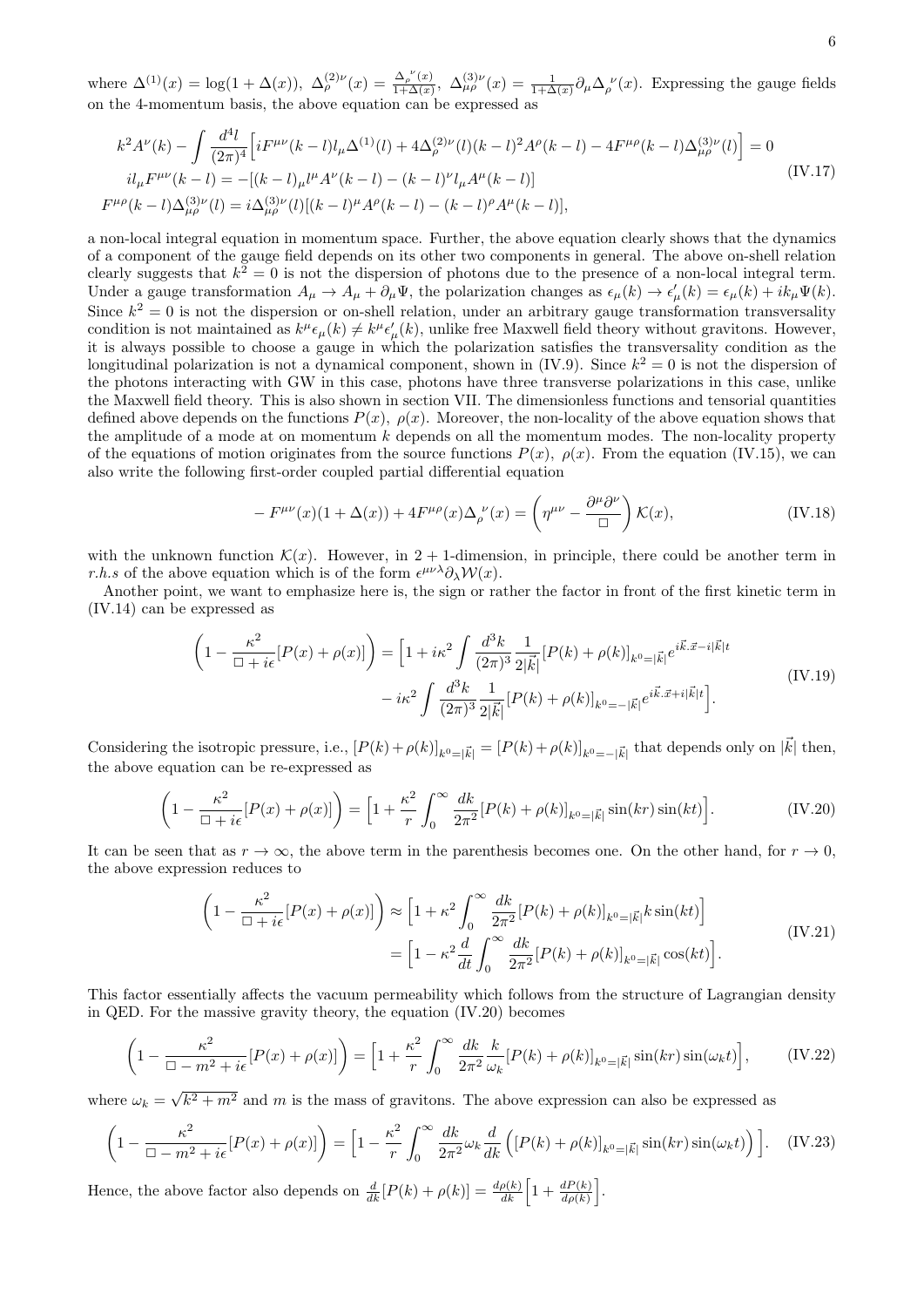## D. Source free gravitons interact with photons and birefringence

If we now consider the source free gravitons interacting with photons then,  $T^{(c)\mu\nu} = 0$  in (IV.3), leading to

$$
S_{eff}^{(s=1)} = \int d^4x \Big[ -\frac{1}{4} F_{\mu\nu} F^{\mu\nu} + \frac{\kappa^2}{2} T^{(s=1)\mu\nu} \mathcal{D}_{\mu\nu\alpha\beta} T^{(s=1)\alpha\beta} \Big] = \int d^4x \Big[ -\frac{1}{4} F_{\mu\nu} F^{\mu\nu} + \frac{\kappa^2}{2} T^{(s=1)\mu\nu} \frac{1}{\Box} T^{(s=1)}_{\mu\nu} \Big].
$$
\n(IV.24)

and the equations of motion become

$$
-\partial_{\mu}F^{\mu\nu} + \frac{\kappa^2}{2}\partial_{\mu}\left[\left(\frac{\partial}{\partial(\partial_{\mu}A_{\nu})}(F^{\kappa}_{\sigma}F^{\delta\sigma})\right)\frac{1}{\Box}(F_{\kappa}{}^{\beta}F_{\delta\beta})\right] + \frac{\kappa^2}{2}\partial_{\mu}\left[F^{\kappa}_{\sigma}F^{\delta\sigma}\frac{1}{\Box}\left(\frac{\partial}{\partial(\partial_{\mu}A_{\nu})}(F_{\kappa}{}^{\beta}F_{\delta\beta})\right)\right]
$$

$$
-\frac{\kappa^2}{4}\partial_{\mu}\left[F^{\mu\nu}\frac{1}{\Box}(F_{\alpha\beta}F^{\alpha\beta})\right] - \frac{\kappa^2}{4}\partial_{\mu}\left[F_{\alpha\beta}F^{\alpha\beta}\frac{1}{\Box}F^{\mu\nu}\right] = 0.
$$
(IV.25)

This can also be expressed as

$$
\partial_{\mu}F^{\mu\nu} = (\partial_{\mu}\mathcal{S}^{\mu\nu})\frac{\kappa^2}{2} \equiv j_{eff}^{\nu},\tag{IV.26}
$$

where

$$
\mathcal{S}^{\mu\nu} = F^{\delta\nu} \frac{1}{\Box} (F^{\mu\beta} F_{\delta\beta}) - F^{\delta\mu} \frac{1}{\Box} (F^{\nu\beta} F_{\delta\beta}) + F^{\kappa\nu} \frac{1}{\Box} (F_{\kappa}{}^{\beta} F^{\mu}_{\beta}) - F^{\kappa\mu} \frac{1}{\Box} (F_{\kappa}{}^{\beta} F^{\nu}_{\beta})
$$
  
+  $F^{\mu}_{\sigma} F^{\delta\sigma} \frac{1}{\Box} F_{\delta}{}^{\nu} - F^{\nu}_{\sigma} F^{\delta\sigma} \frac{1}{\Box} F_{\delta}{}^{\mu} + F^{\kappa}_{\sigma} F^{\mu\sigma} \frac{1}{\Box} F_{\kappa}{}^{\nu} - F^{\kappa}_{\sigma} F^{\nu\sigma} \frac{1}{\Box} F_{\kappa}{}^{\mu}$   
(IV.27)  
-  $F^{\mu\nu} \frac{1}{2\Box} (F^{\alpha\beta} F_{\alpha\beta}) - F_{\alpha\beta} F^{\alpha\beta} \frac{1}{2\Box} F^{\mu\nu},$ 

and the quantity  $j_{eff}^{\nu} = \frac{\kappa^2}{2}$  $\frac{\varepsilon^2}{2}(\partial_\mu S^{\mu\nu})$  can effectively be treated as a source current. The equation (IV.26) is similar to Maxwell's equation in the presence of a conserved current which originates from the coupling of gauge field with matter fields. However, in the equation (IV.26), the conserved current  $j_{eff}^{\nu}$  depends only on the gauge field. This current vanishes in the absence of gravity  $(\kappa \to 0)$ . Using the definitions of electric and magnetic fields  $F^{0i} = E^i$  and  $F^{ij} = \epsilon^{ijk} B^k$ , it can be shown that

$$
S^{0i} = 2B^{k} \frac{1}{\Box} (E^{i} B^{k}) - 2B^{k} \frac{1}{\Box} (E^{k} B^{i}) - 2E^{j} \frac{1}{\Box} (E^{i} E^{j}) - 2E^{j} \frac{1}{\Box} (B^{i} B^{j})
$$
  
+ 2E^{i} \left( \vec{B} \cdot \frac{1}{\Box} \vec{B} \right) - 2B^{i} \left( \vec{E} \cdot \frac{1}{\Box} \vec{B} \right) - 2E^{i} \left( \vec{E} \cdot \frac{1}{\Box} \vec{E} \right) - 3B^{i} \left( \vec{B} \cdot \frac{1}{\Box} \vec{E} \right) + (\vec{E}^{2} - \vec{B}^{2}) \frac{1}{\Box} E^{i}. \tag{IV.28}

This brings out the first set of modified Maxwell's equations in the presence of gravitons, which follows from (IV.28)

$$
\vec{\nabla}.\vec{D} = 0, \ \vec{D} = \vec{E} - \vec{S}, \ D^i = F^{0i} - S^{0i}.
$$
 (IV.29)

Similarly for the spatial indices  $(ij)$ , we define the quantity

$$
\tilde{\mathcal{S}}^m = \epsilon^{ijm} \mathcal{S}^{ij}
$$
\n
$$
\implies \vec{\mathcal{S}} = 4\vec{B} \frac{1}{\Box} (\vec{E}^2 + \vec{B}^2) + 4\vec{E}^2 \frac{1}{\Box} \vec{B} + 4\left(\vec{E} \times \frac{1}{\Box} (\vec{E} \times \vec{B})\right) - 2\vec{E} \times \left((\frac{1}{\Box} \vec{B}) \times \vec{E}\right) - (\vec{E} \times \vec{B}) \times \frac{1}{\Box} \vec{E}.\tag{IV.30}
$$

Therefore,

$$
\vec{\nabla} \times \vec{H} = \frac{\partial \vec{D}}{\partial t}, \ \vec{H} = \vec{B} - \vec{\tilde{S}}.
$$
 (IV.31)

The above set of equations bring out that in the presence of the gravitons, the photon medium gets polarized with  $\vec{S}$  and gains magnetization, denoted by  $\vec{S}$ . These are non-linear features that could be useful for detecting GW. On the other hand, in the case of massive gravitons, each  $\frac{1}{\Box}$  term gets modified to  $\frac{1}{\Box -m^2}$ . This set of non-linear Maxwell equations can put further constraints on the mass of graviton by a comparison of the experimental data with the theoretical prediction.

In a birefringent medium, uniform plane waves can be decomposed into two orthogonal polarization states that propagate at two different speeds. These two states develop a phase difference as they propagate, which alters the total polarization of the wave. In this case, both the vectors  $\vec{S}$ ,  $\vec{\tilde{S}}$  depend on electric and magnetic fields  $(\vec{E}, \vec{B})$  nonlinearly. As a result, the permittivities, permeabilities, and refractive indices of this anisotropic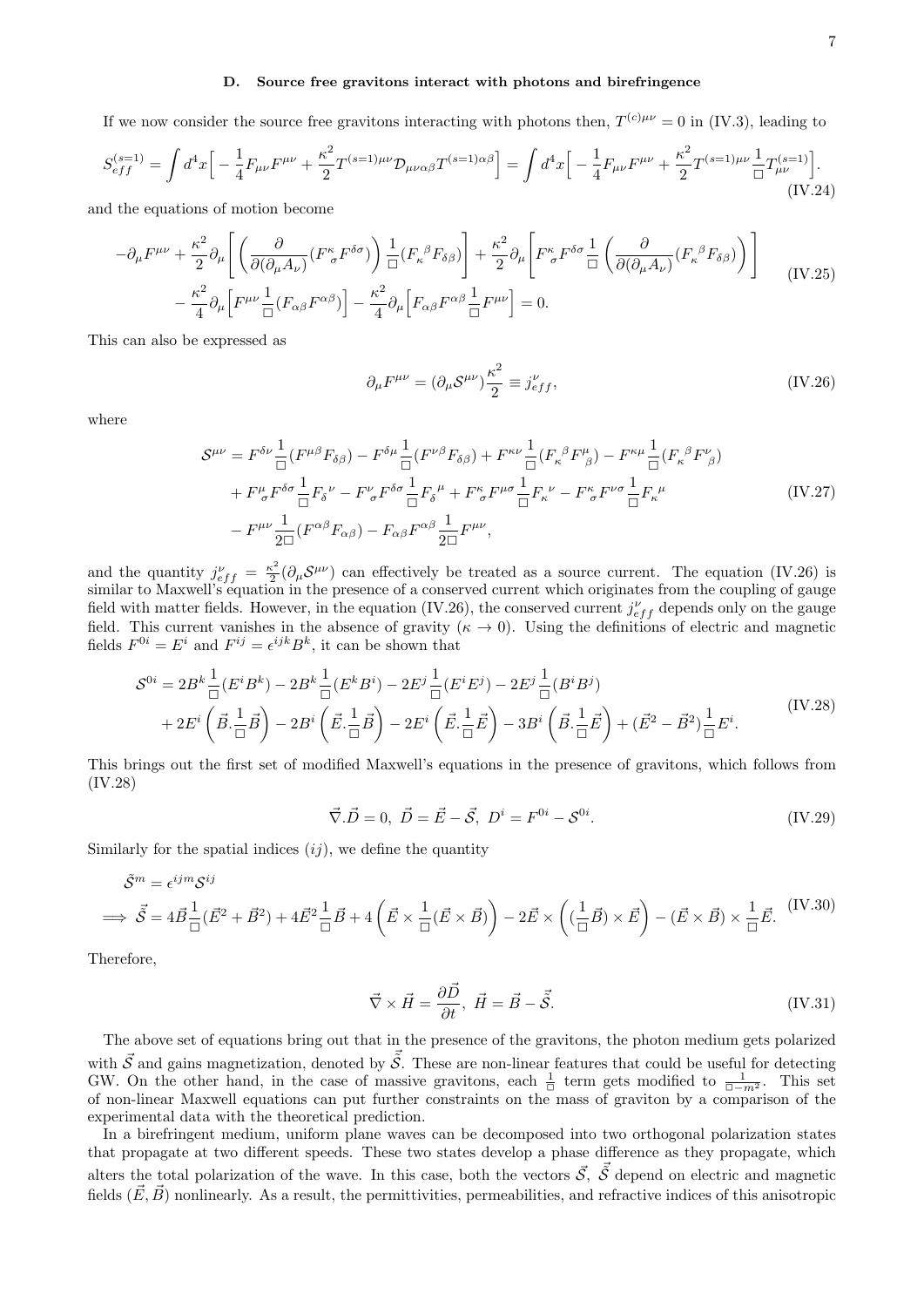medium strongly depend on the  $\vec{E}$ ,  $\vec{B}$  fields non-linearly. This characterizes the birefringence property of the vacuum [49–52]. In the case of non-vanishing sources, these quantities also carry information about the physical properties of the compact objects, as discussed above (this follows from the linearity property of the on-shell equation (IV.9) and (IV.10)). Therefore, the above set of equations can be used not only in the detection process but also to extract information about compact objects like neutron stars, white-dwarfs, binary mergers. Since in the case of massive gravity theory, the mass of the graviton is involved in the  $j_{eff}^{\mu}$  current, hence, the permittivities, refractive indices, and permeabilities depend on the mass of gravitons. As a result of this, measurements on these quantities put a bound on the mass of gravitons.

#### V. SCATTERING PROCESS BETWEEN PHOTONS IN THE PRESENCE OF GRAVITONS

## A. Action in momentum space

Since the detection of a single graviton is very challenging from the perspective of the present technology, our approach of integrating out the graviton degrees of freedom and writing an effective action for photons that takes into account the interactions between photons and gravitons would be helpful since there have been impressive advances in the field of photon detection. Now our aim is to write down the interacting part of the action in momentum space from which the scattering amplitudes can be calculated. Here also we do not assume any external source producing GW. The interaction part of the action in momentum space takes the following form

$$
(2\pi)^4 \int \prod_{i=1}^4 d^4k_i \delta^{(4)}(k_1+k_2+k_3+k_4) A^{\mu}(k_1) A^{\nu}(k_2) A^{\rho}(k_3) A^{\sigma}(k_4) \mathcal{V}_{\mu\nu\rho\sigma}(k_1,k_2,k_3,k_4), \tag{V.1}
$$

where

$$
\mathcal{V}_{\mu\nu\rho\sigma}(k_{1},k_{2},k_{3},k_{4}) = \left[k_{1}.k_{2}k_{3}.k_{4}\eta_{\mu\nu}\eta_{\rho\sigma} - k_{1}.k_{2}\eta_{\mu\nu}k_{3\sigma}k_{4\rho} - k_{3}.k_{4}\eta_{\rho\sigma}k_{1\nu}k_{2\mu} + k_{1\nu}k_{2\mu}k_{3\sigma}k_{4\rho} - k_{1}.k_{2}k_{3}.k_{4}\eta_{\mu\rho}\eta_{\nu\sigma} + k_{1}.k_{2}\eta_{\mu\rho}k_{3\sigma}k_{4\nu} + k_{1}.k_{2}\eta_{\nu\sigma}k_{3\mu}k_{4\rho} - k_{1}.k_{2}\eta_{\rho\sigma}k_{3\mu}k_{4\nu} + k_{3}.k_{4}\eta_{\mu\rho}k_{1\nu}k_{2\sigma} - k_{2}.k_{4}\eta_{\mu\rho}k_{1\nu}k_{3\sigma} - k_{1\nu}k_{2\sigma}k_{3\mu}k_{4\rho} + k_{2}.k_{4}\eta_{\rho\sigma}k_{1\nu}k_{3\mu} + k_{3}.k_{4}\eta_{\nu\sigma}k_{1\rho}k_{2\mu} - k_{1}\rho k_{2\mu}k_{3\sigma}k_{4\nu} - k_{1}.k_{3}\eta_{\nu\sigma}k_{2\mu}k_{4\rho} + k_{1}.k_{3}\eta_{\rho\sigma}k_{2\mu}k_{4\nu} - k_{3}.k_{4}\eta_{\mu\nu}k_{1\rho}k_{2\sigma} + k_{2}.k_{4}\eta_{\mu\nu}k_{1\rho}k_{3\sigma} + k_{1}.k_{3}\eta_{\mu\nu}k_{2\sigma}k_{4\rho} - \eta_{\mu\nu}\eta_{\rho\sigma}k_{1}.k_{3}k_{2}.k_{4}\right](2\pi)^{4}\frac{\kappa^{2}}{(k_{3} + k_{4})^{2}}\delta^{(4)}(k_{1} + k_{2} + k_{3} + k_{4}).
$$
\n(V.2)

Here we compute the scattering amplitudes using perturbative technique around the free-field theory, namely the free Maxwell theory in which photons are massless. Hence, the scattering amplitudes are computed considering two polarization states of photons. Let us denote the polarization tensors of the photons as  $\varepsilon_i \equiv \varepsilon(k_i, \lambda_i)$ , where  $\lambda_i \in \{1,2\}$  which satisfy

$$
\sum_{\lambda=1,2} \varepsilon_i^{(\lambda)} \varepsilon_j^{(\lambda)} = \left( \delta_{ij} - \frac{k^i k^j}{|\vec{k}|^2} \right).
$$
 (V.3)

However, if we take into account the quantum corrections by considering one-loop self-energy diagrams (shown in section VII), then we need to consider the massive spin-1 degrees of freedom in the scattering amplitude computation.

#### B. Vacuum to 4-photons scattering amplitude

In this section, we compute the scattering amplitude of a process in which from the vacuum, four photons are produced with the same polarization  $\lambda = 1$ . The scattering amplitude is defined by  $\langle f | S^{(1)} | i \rangle$  with  $S^{(1)}$ interaction term in the action and  $|i\rangle = |0\rangle$  is the initial state and the final state is  $\prod_{i=1}^{4} \hat{a}^{\dagger}(k_i, \lambda_i) |0\rangle$  and the polarizations  $\lambda_1, \lambda_2, \lambda_3, \lambda_4$  can take any value. The corresponding scattering amplitude would be

$$
\mathcal{M}_{2} = \sum_{\tilde{\lambda}_{1},\tilde{\lambda}_{2},\tilde{\lambda}_{3},\tilde{\lambda}_{4}} \int \prod_{i=1}^{4} d^{4}p_{i} \mathcal{V}_{\mu\nu\rho\sigma}(p_{1},p_{2},p_{3},p_{4}) \langle 0|\hat{a}(k_{4},\lambda_{4})\hat{a}(k_{3},\lambda_{3})\hat{a}(k_{2},\lambda_{2})\hat{a}(k_{1},\lambda_{1}) \times \hat{a}^{\dagger}(p_{1},\tilde{\lambda}_{1})\hat{a}^{\dagger}(p_{2},\tilde{\lambda}_{2})\hat{a}^{\dagger}(p_{3},\tilde{\lambda}_{2})\hat{a}^{\dagger}(p_{4},\tilde{\lambda}_{4}) |0\rangle \varepsilon^{\mu}(p_{1},\tilde{\lambda}_{1})\varepsilon^{\nu}(p_{2},\tilde{\lambda}_{2})\varepsilon^{\rho}(p_{3},\tilde{\lambda}_{3})\varepsilon^{\sigma}(p_{4},\tilde{\lambda}_{4}) \n= \sum_{\tilde{\lambda}_{1},\tilde{\lambda}_{2},\tilde{\lambda}_{3},\tilde{\lambda}_{4}} \sum_{p\in S_{4}} \mathcal{V}_{\mu\nu\rho\sigma}(k_{p(1)},k_{p(2)},k_{p(3)},k_{p(4)})\varepsilon^{\mu}(k_{p(1)},\lambda_{p(1)})\varepsilon^{\nu}(k_{p(2)},\lambda_{p(2)})\varepsilon^{\rho}(k_{p(3)},\lambda_{p(3)}) \times \varepsilon^{\sigma}(k_{p(4)},\lambda_{p(4)})\delta_{\tilde{\lambda}_{1},\lambda_{p(1)}}\delta_{\tilde{\lambda}_{2},\lambda_{p(2)}}\delta_{\tilde{\lambda}_{3},\lambda_{p(3)}}\delta_{\tilde{\lambda}_{4},\lambda_{p(4)}}.
$$
\n(V.4)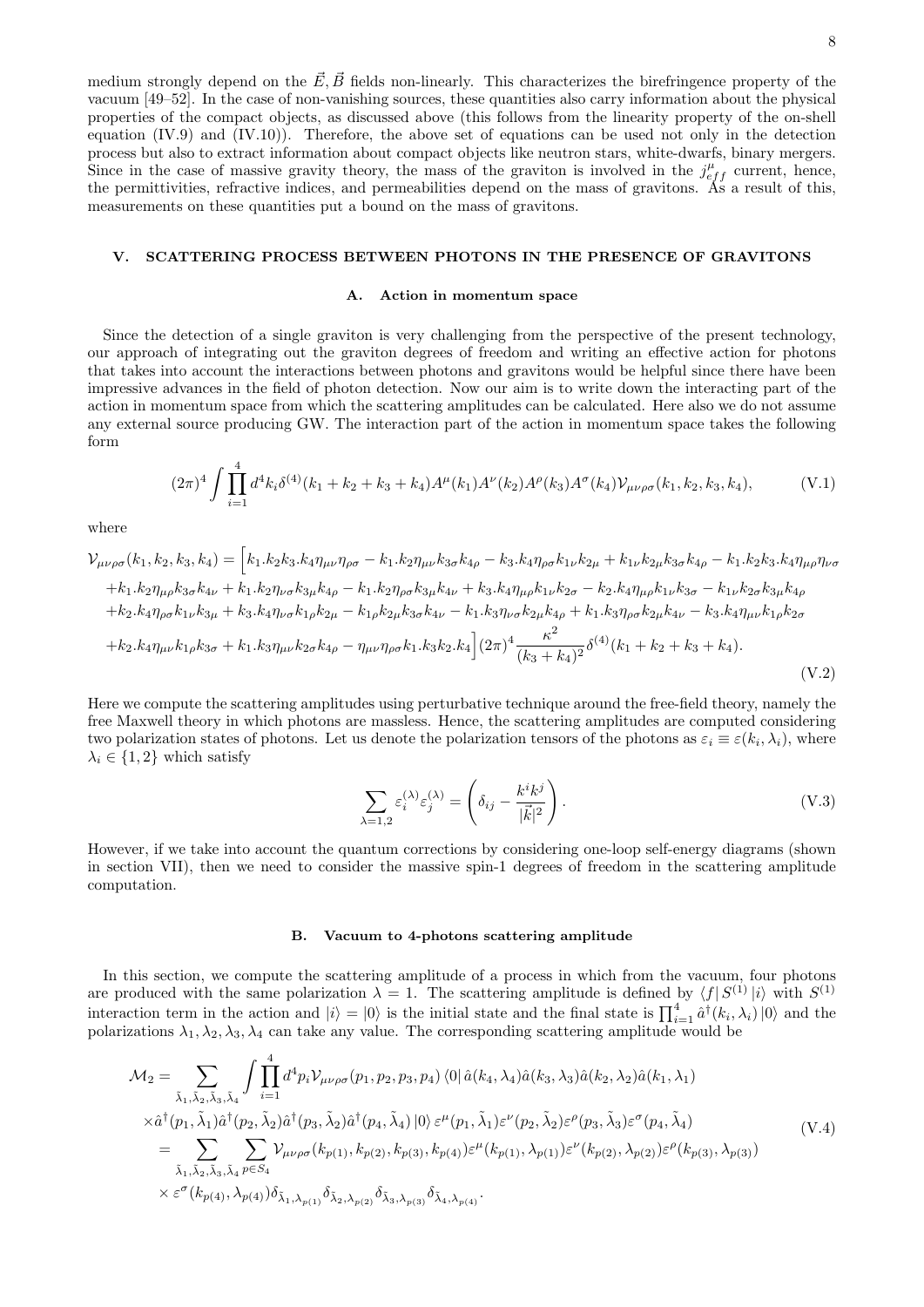#### C. Scattering amplitude of decay process

Now we consider  $1 \to 3$  particle decay process where initial state is  $|i\rangle = \hat{a}^{\dagger}(k_1, \lambda_1)|0\rangle$  and final state is  $|f\rangle = \hat{a}^{\dagger}(k_2, \lambda_2)\hat{a}^{\dagger}(k_3, \lambda_3)\hat{a}^{\dagger}(k_4, \lambda_4) |0\rangle$ , for which we can write  $\langle f|S^{(1)}|i\rangle = M$  where

$$
\mathcal{M} = \sum_{\tilde{\lambda}_{1},\tilde{\lambda}_{2},\tilde{\lambda}_{3},\tilde{\lambda}_{4}} \int \prod_{i=1}^{4} d^{4}p_{i} \mathcal{V}_{\mu\nu\rho\sigma}(p_{1},p_{2},p_{3},p_{4}) \varepsilon^{\mu}(p_{1},\tilde{\lambda}_{1}) \varepsilon^{\nu}(p_{2},\tilde{\lambda}_{2}) \varepsilon^{\rho}(p_{3},\tilde{\lambda}_{3}) \varepsilon^{\sigma}(p_{4},\tilde{\lambda}_{4}) \times \left[ 4 \Big[ \sum_{P \in S_{3}} \delta^{(4)}(p_{1}-k_{1}) \delta^{(4)}(p_{2}-k_{P(2)}) \delta^{(4)}(p_{3}-k_{P(3)}) \delta^{(4)}(p_{4}-k_{P(4)}) \delta_{\tilde{\lambda}_{1},\lambda_{1}} \delta_{\tilde{\lambda}_{2},\lambda_{P(2)}} \delta_{\tilde{\lambda}_{3},\lambda_{P(3)}} \delta_{\tilde{\lambda}_{4},\lambda_{P(4)}} \right] + \sum_{m,n=2}^{4} \delta^{(4)}(p_{1}-k_{m}) \delta^{(4)}(k_{1}-p_{n}) \delta_{\tilde{\lambda}_{1},\lambda_{m}} \delta_{\tilde{\lambda}_{n},\lambda_{1}} \prod_{m' \neq m,n' \neq n \in \{1,2,3\}} \delta^{(4)}(k_{m'}-p_{n'}) \delta_{\tilde{\lambda}_{n'},\lambda_{m'}} \right] \qquad (V.5)
$$
  
-  $3 \delta_{\tilde{\lambda}_{2},\tilde{\lambda}_{1}} \delta^{(4)}(p_{1}-p_{2}) \Big[ \sum_{m=2,3,4} \delta_{\lambda_{1},\lambda_{m}} \delta^{(4)}(k_{1}-k_{m}) (\delta_{\tilde{\lambda}_{4},\lambda_{m_{>}}}\delta^{(4)}(p_{4}-m_{>}) \delta_{\tilde{\lambda}_{3},\lambda_{m_{<}}}\delta^{(4)}(p_{3}-m_{<}) \right] - 2 \delta_{\tilde{\lambda}_{3},\tilde{\lambda}_{1}} \delta^{(4)}(p_{1}-p_{3}) \Big[ \sum_{m=2,3,4} \delta_{\lambda_{1},\lambda_{m}} \delta^{(4)}(k_{1}-k_{m}) (\delta_{\tilde{\lambda}_{4},\lambda_{m_{>}}}\delta^{(4)}(p_{4}-m_{>}) \delta_{\tilde{\lambda}_{2},\lambda_{$ 

+ 
$$
\delta_{\tilde{\lambda}_2, \lambda_{m_>}} \delta^{(4)}(p_2 - m_>) \delta_{\tilde{\lambda}_4, \lambda_{m_<}} \delta^{(4)}(p_4 - m_>)
$$
  
\n-  $\delta_{\tilde{\lambda}_4, \tilde{\lambda}_1} \delta^{(4)}(p_1 - p_4) \Big[ \sum_{m=2,3,4} \delta_{\lambda_1, \lambda_m} \delta^{(4)}(k_1 - k_m) (\delta_{\tilde{\lambda}_4, \lambda_{m_>}} \delta^{(4)}(p_4 - m_>) \delta_{\tilde{\lambda}_1, \lambda_{m_<}} \delta^{(4)}(p_1 - m_>)$   
\n+  $\delta_{\tilde{\lambda}_1, \lambda_{m_>}} \delta^{(4)}(p_1 - m_>) \delta_{\tilde{\lambda}_4, \lambda_{m_<}} \delta^{(4)}(p_4 - m_>)$   $\Big] \times (2\pi)^4 \delta^{(4)}(p_1 - p_2 - p_3 - p_4) \prod_{i=1}^4 \frac{1}{\sqrt{2\omega_i}(2\pi)^{\frac{3}{2}}}$ 

where if  $m = 2$  then  $m < 3$ ,  $m > 4$ , if  $m = 3$  then  $m < 2$ ,  $m > 4$  and if  $m = 4$  then  $m < 2$ ,  $m > 3$  and  $m', n'$  can take one value at one time only.

## D. Features of scattering amplitudes

Up to one-loop, all scattering amplitudes shown above are proportional to  $\kappa^2 = \frac{16\pi G}{c^4}$  which is  $\mathcal{O}(10^{-43})$ . This is very small in magnitude for measurement in any scattering experiment. However, using weak value amplification [53–55] this magnitude can be amplified through suitable pre-selected and post-selected scattering states, shown below.

Another interesting aspect of these scattering processes is that the helicity of photons through these processes is not conserved. This was first shown in [16], and the reason behind this will be discussed below.

The other feature found is that the vertex function  $\mathcal{V}_{\mu\nu\rho\sigma}(k_1, k_2, k_3, k_4)$  contains a factor of  $\frac{1}{(k_3+k_4)^2}$  which shows an IR pole at  $k_3 + k_4 = 0$  that can be avoided by adding soft photons [56, 57]. This also happens in QED, although their vertex function does not have any poles in momentum space. Note that this feature is in-built in photons due to interaction with massless gravitons since asymptotically the interaction term in the action is non-zero for soft gravitons, but this is not the case for massive gravitons. Therefore, one would expect the absence of the IR pole for massive gravitons. This is indeed the case as there we need to replace  $\frac{1}{(k_3+k_4)^2}$  by 1

$$
\tfrac{1}{(k_3+k_4)^2+m^2}.
$$

#### E. Duality symmetry

One of the beautiful features of Maxwell equations in free-space is that it has the symmetry of exchanging electric and magnetic fields. Maxwell equations in free-space are symmetric under the following continuous transformation, known as dual transformation [58–62]

$$
\vec{E} \to \vec{E} \cos \theta + \vec{B} \sin \theta, \ \vec{B} \to \vec{B} \cos \theta - \vec{E} \sin \theta, \tag{V.6}
$$

where  $\theta$  is an arbitrary angle.

A concrete analysis of conserved quantity (Noether's charge) corresponding to this continuous symmetry revealed that the pertinent pseudo scalar integrated over a spatial hypersurface represents the difference between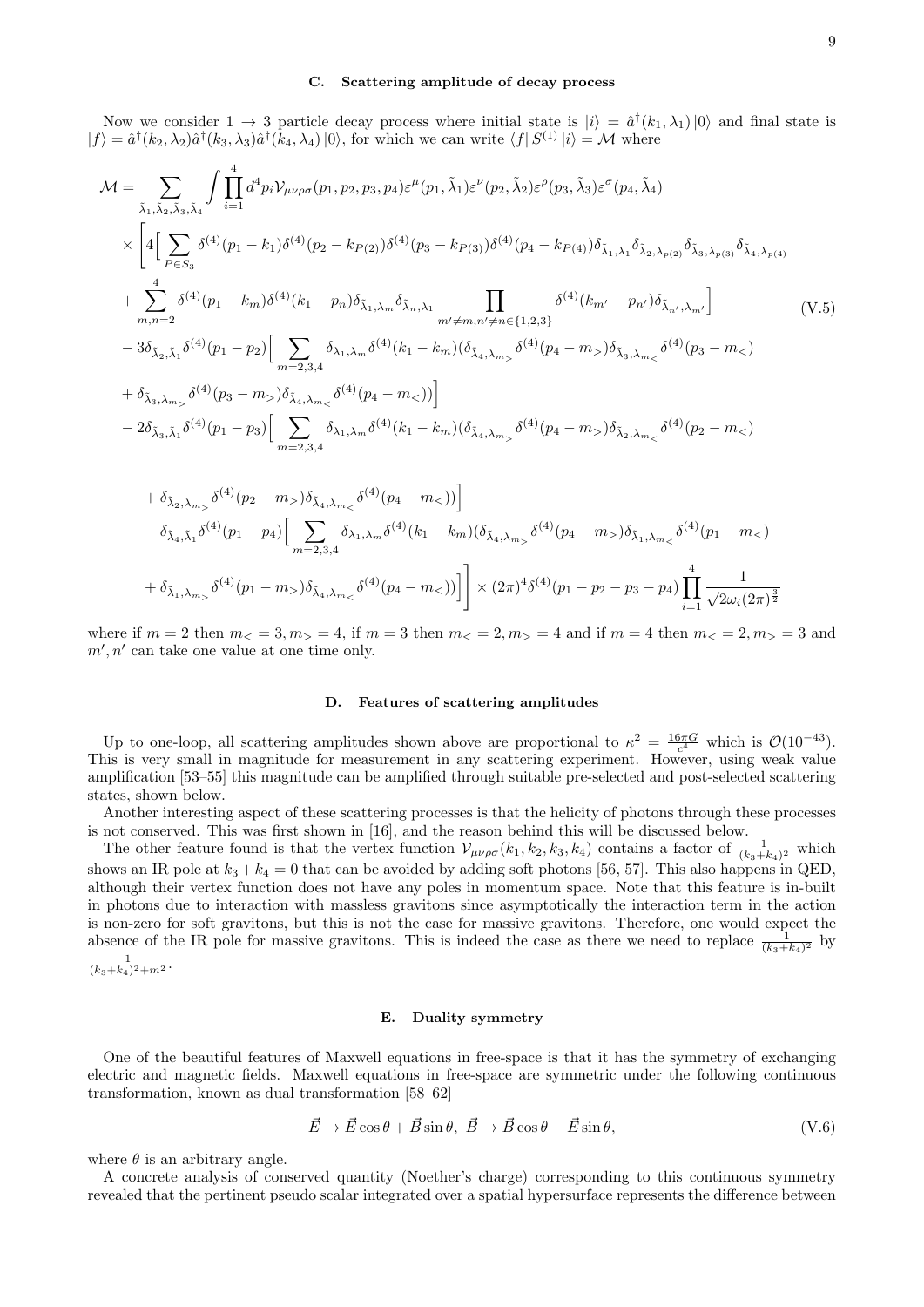the number of left- and right-hand circularly polarized photons which is nothing but optical helicity. Hence, this duality symmetry leads to the conservation of helicity of light [63–67].

In standard Maxwell's electromagnetism

$$
\mathcal{L} = -\frac{1}{4} F_{\alpha\beta} F^{\alpha\beta} = \frac{1}{2} (\vec{E}^2 - \vec{B}^2),
$$
 (V.7)

corresponds to free Maxwell equations

$$
\partial_{\alpha} F^{\alpha\beta} = 0, \ \partial_{\alpha} * F^{\alpha\beta} = 0, \ *F^{\alpha\beta} = \frac{1}{2} \varepsilon^{\alpha\beta\gamma\delta} F_{\gamma\delta}.
$$
 (V.8)

It is important to note that coupling of matter with photon breaks this symmetry. If Lagrangian acquires a term  $j^{\alpha} A_{\alpha}$  which implies equations of motion become

$$
\partial_{\alpha} F^{\alpha\beta} = -j_E^{\beta}, \ \partial_{\alpha} * F^{\alpha\beta} = -j_M^{\beta} \ \text{(magnetic current)}.
$$
 (V.9)

Now we define two Lorentz invariant quantities

$$
I_1 = -\frac{1}{2} F_{\alpha\beta} F^{\alpha\beta} = \vec{E}^2 - \vec{B}^2, \ I_2 = -\frac{1}{2} * F^{\alpha\beta} F_{\alpha\beta} = 2\vec{E} . \vec{B}, \tag{V.10}
$$

which are important for the subsequent discussion. Note that

$$
\mathcal{L}_{\text{free}} = \frac{1}{2} \Re(\vec{R}.\vec{R}) = \frac{1}{2} I_1. \tag{V.11}
$$

Under the dual transformation

$$
I_1 \to I_1 \cos 2\theta + I_2 \sin 2\theta, \ I_2 \to I_2 \cos 2\theta - I_1 \sin 2\theta,
$$
 (V.12)

the Lagrangian density transforms as

$$
\mathcal{L}_{\text{free}} \to \mathcal{L}_{\text{free}} \cos 2\theta - \frac{1}{4} * F^{\alpha\beta} F_{\alpha\beta} \sin 2\theta. \tag{V.13}
$$

Although the above transformation changes Lagrangian density, the Maxwell equations remain unchanged since

$$
* F^{\alpha\beta} F_{\alpha\beta} = 2\partial_{\alpha} (*F^{\alpha\beta} A_{\beta}), \tag{V.14}
$$

where we have used the on-shell relation  $\partial_{\alpha} * F^{\alpha\beta} = 0$  for free-space. Considering the infinitesimal version of the transformation (V.13)

$$
\mathcal{L}_{\text{free}} \to \mathcal{L}_{\text{free}} - \theta \partial_{\alpha} (*F^{\alpha\beta}A_{\beta}), \tag{V.15}
$$

it can be seen that  $\mathcal{L}_{\text{free}}$  changes only by a total derivative which therefore is a symmetry transformation and

$$
J^{\alpha} = *F^{\alpha\beta}A_{\beta},\tag{V.16}
$$

is the corresponding conserved charge in the absence of sources. In the presence of sources,

$$
\partial_{\alpha} J^{\alpha} = \partial_{\alpha} * F^{\alpha \beta} A_{\beta} + \frac{1}{2} * F^{\alpha \beta} F_{\alpha \beta}
$$
  
=  $-j_{M}^{\alpha} A_{\alpha} - I_{2} \neq 0.$  (V.17)

 $J^{\alpha}$  is no longer a conserved current. In the presence of gravitons we have a non-zero source which is  $j_{eff}^{\nu} = \frac{\kappa^2}{2}$  $\frac{\kappa^2}{2} \partial_\mu S^{\mu\nu}$ , (see (IV.26)), which guarantees that  $\vec{E} \cdot \vec{B} \neq 0$ , thereby bringing out the violation of helicity conservation [68, 69].

## VI. WEAK MEASUREMENTS

Each physical quantity A in quantum mechanics can be described by a Hermitian operator  $\hat{A}$  in the Hilbert space of a quantum system S. Ideal (or projective or strong) measurements of that system S are known as the projection postulate. An arbitrary state of the system is in general not an eigenstate of the observable  $\hat{A}$ , but rather a linear superposition of a complete orthonormal basis states  $|a_n\rangle$  with  $|\psi\rangle = \sum_n \psi_n |a_n\rangle$ . The interaction Hamiltonian is  $\hat{H} = \chi \hat{p} \otimes \hat{A}$  with the interaction strength  $|\chi| \ll 1$ , where  $\hat{p}$  is the momentum operator of the device and  $\hat{A}$  is the operator whose expectation value needs to be measured. An ideal measuring device possess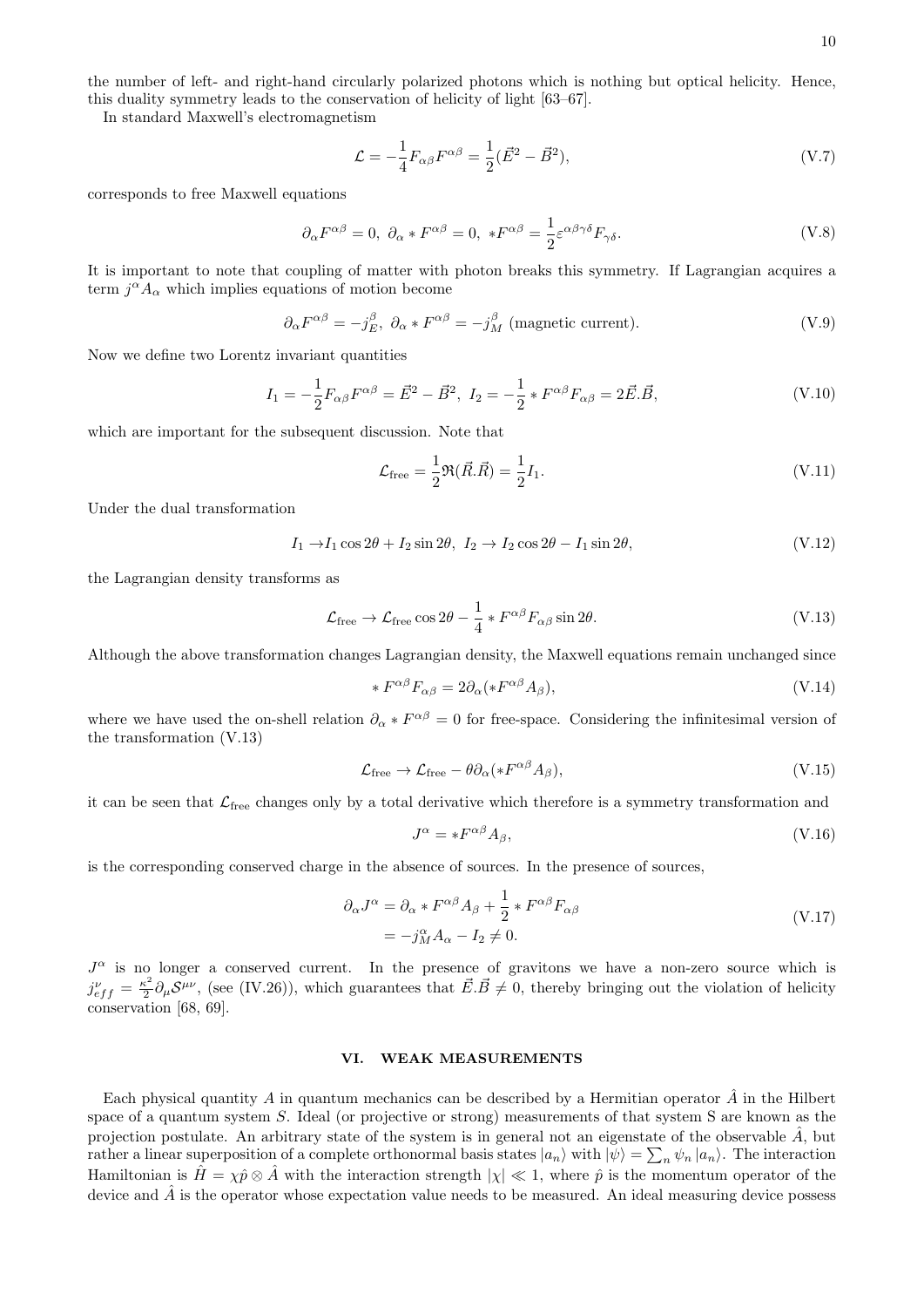well-defined initial  $(p_i)$  and final  $(p_f)$  values of momentum with  $\Delta p$  as the width (described by a gaussian state  $|\phi_i\rangle$ ). The difference  $(p_f - p_i)$ , is the device's pointer reading, which indicates the value of A. If  $\Delta p$  is much larger than the spread of the eigenvalues  $\{a_n\}$  then it is in the "weak measurement" domain [70–74]. Aharonov, Bergmann, and Lebowitz defined pre- and post-selected measurements. An ensemble of quantum systems is pre-selected in the state  $|\psi_i\rangle$ . All ensemble members have gone through a measurement of the observable A and it may be a weak or strong measurement. Finally, a projective strong measurement is performed on the ensemble. The final measurement is projective of a variable with a discrete, non-degenerate spectrum. That final measurement leaves the system in one of the orthogonal states. Hence, the possible outcome of the measurement A is a function of both the pre- and post-selected states of the system. This measurement procedure is known as a pre- and post-selected (PPS) measurement.

After post selection with the pre-selected state  $|\psi_i\rangle = \sum_n \psi_n |a_n\rangle$ , the state of measuring device will be:

$$
|\phi_f\rangle \approx \langle \psi_f | \psi_i \rangle \int e^{-\Delta^2 (p - \chi \langle \hat{A} \rangle_w)^2} |p\rangle \, dp. \tag{VI.1}
$$

The device measures the quantity  $\langle \hat{A} \rangle_w \equiv \frac{\langle \psi_f | \hat{A} | \psi_i \rangle}{\langle \psi_f | \psi_i \rangle}$  $\frac{\psi_f |A|\psi_i}{\langle \psi_f|\psi_i\rangle}$ , known as the weak value [75, 76] where  $\langle \hat{A} \rangle_w \ll \frac{1}{\Delta}$  and  $|\psi_f\rangle$  is the post-selected state. This is the Aharanov-Albert-Vaidman (AAV) limit.

#### A. Measuring scattering amplitudes using weak measurement protocol

In the scattering amplitudes we are interested in measuring the quantity  $\langle f|i\rangle$  where  $|i\rangle$  is the initial state at past infinity  $t \to -\infty$  and  $|f\rangle$  is the final state at future infinity at  $t \to \infty$  or in the Schrödinger picture  $\langle f | e^{-i\hat{H}T} | i \rangle |_{T\to\infty} = \langle f | \hat{\mathcal{S}} | i \rangle$ . Therefore, if we choose the operator  $\hat{A}$  in weak measurement protocol to be the scattering matrix  $\hat{S}$ , and choose the initial state to be a many-particle state  $|i\rangle = |k_1, k_2, \ldots, k_m\rangle$  and a post-selected state  $|f\rangle = (1 - \epsilon) |l_1, \ldots, l_n\rangle + \sqrt{2\epsilon} |k_1, k_2, \ldots, k_m\rangle$  such that  $\epsilon \ll 1$ , we have

$$
\langle \hat{A} \rangle_{w} = \langle \hat{\mathcal{S}} \rangle_{w} = \frac{(1 - \epsilon) \langle l_{1}, \dots, l_{n} | \hat{\mathcal{S}} | k_{1}, \dots, k_{m} \rangle + \sqrt{2\epsilon} \langle k_{1}, \dots, k_{m} | \hat{\mathcal{S}} | k_{1}, \dots, k_{m} \rangle}{\sqrt{2\epsilon}}
$$
\n
$$
\approx \frac{1}{\sqrt{2\epsilon}} \langle l_{1}, \dots, l_{n} | \hat{\mathcal{S}} | k_{1}, \dots, k_{m} \rangle, \qquad (VI.2)
$$

which is a scattering amplitude of m-particle state with momenta  $k_1, \ldots, k_m$  to n-particle state with momenta  $l_1, \ldots, l_n$  and an amplifying factor  $\frac{1}{\sqrt{2}}$  $\frac{1}{2\epsilon}$ . This facilitates the measurement of scattering amplitude or crosssections of any process in the theory through the weak measurement protocol by suitably choosing a channel with a collection of particular initial and post-selected states. Using the cascaded weak measurement strategy [77],  $\langle \hat{S} \rangle_w$  can be amplified by  $\mathcal{O}(10^{12})$ . The above weak-amplification holds as long as the pre- and postselected states are not completely orthogonal to each other, as mentioned above. Thus, separating out such pre- and post-selected states play a vital role in weak-measurement. Because of this amplification of scattering amplitudes due to the weak measurement, probing the features of scattering processes becomes relatively easier. Hence, the weak measurement of scattering amplitudes in the scattering processes between photons would be useful in the detection of GW interacting with light [78]. The crucial role of GW in probing Cosmology was pointed out in [79, 80]. This puts into perspective our proposal that weak measurements on astrophysical and cosmological photons interacting with GW improve the detection of GW significantly.

#### VII. EFFECTIVE ACTION

In order to take into account the quantum corrections, quantum effective action is obtained here by a one-loop computation.

#### A. Self-energy of photons

Figure.1 depicts the one-loop self-energy diagram, computed using Feynman diagrammatic techniques and equal to

$$
-i\int \frac{d^4k}{(2\pi)^4} \mathcal{V}_{\mu\nu\rho\sigma}(p,k,k,p) \frac{\eta^{\nu\rho}}{k^2 + \mu^2},\tag{VII.1}
$$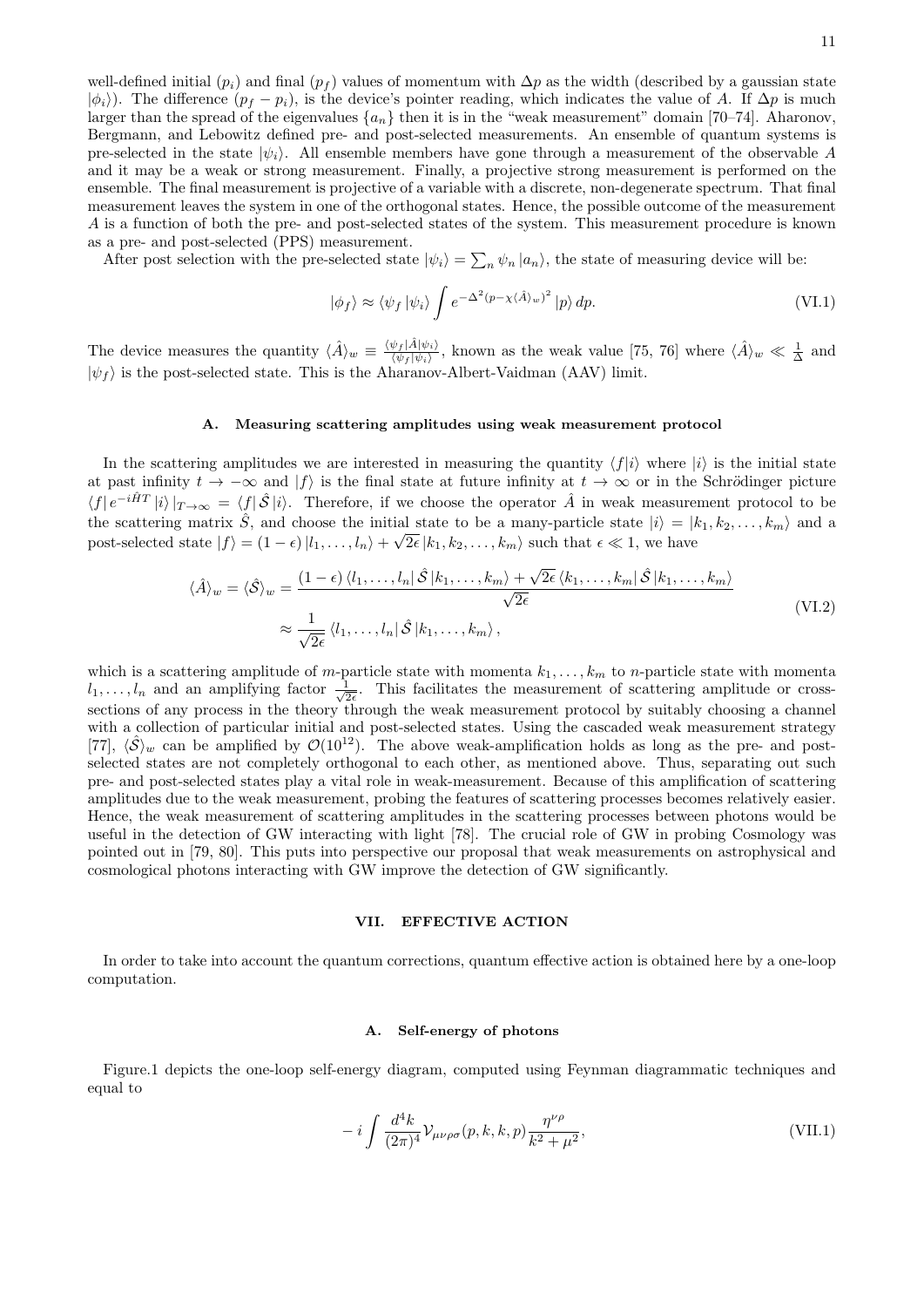

FIG. 1: 1-loop self-energy diagram

where  $\mu$  is mass-regulator of photons. This implies that the diagram can be mathematically represented by the following expression

$$
-i\kappa^{2} \int \frac{d^{4}k}{(2\pi)^{4}} \frac{1}{k^{2} + \mu^{2}} \frac{1}{(p+k)^{2}} \Big[ -(p.k)^{2} \eta_{\mu\sigma} - p^{2}k_{\mu}k_{\sigma} + p.kk_{\mu}p_{\sigma} + p.kp_{\mu}k_{\sigma} \Big]
$$
  
=  $-\kappa^{2}[(p^{2})^{2}\eta_{\mu\sigma} - p^{2}p_{\mu}p_{\sigma}] \frac{1}{(4\pi)^{2}} \Big[ \left(\frac{2}{\varepsilon} + \psi(0)\right) \int_{0}^{1} dx \ x^{2} \left(1 - \frac{\varepsilon}{2} \ln\left(\frac{p^{2}x(1-x) + \mu^{2}(1-x)}{4\pi\Lambda^{2}}\right)\right) \qquad \text{(VII.2)}$   
+  $\left(\frac{2}{\varepsilon} - \psi(1)\right) \int_{0}^{1} dx \ x(1-x) \left(1 - \frac{\varepsilon}{2} \ln\left(\frac{p^{2}x(1-x) + \mu^{2}(1-x)}{4\pi\Lambda^{2}}\right)\right) \Big],$ 

where Γ,  $\psi$  denote Gamma and Euler's function, respectively. A is the momentum scale (effective scale) up to which this theory is valid and  $\varepsilon = 4 - D$ .

We can now safely take  $\mu = 0$  since there is no IR divergence when  $p = 0$ . From the above expression, the divergent part can be omitted by adding suitable counterterms and we are left with a finite part whose contribution is

$$
-\kappa^2 [(\mathbf{p}^2)^2 \eta_{\mu\sigma} - \mathbf{p}^2 p_{\mu} p_{\sigma}] \frac{1}{(4\pi)^2} \left( \mathcal{C} - \frac{1}{2} \ln \frac{\mathbf{p}^2}{4\pi \Lambda^2} \right), \ \mathcal{C} = \frac{\psi(0)}{3} - \frac{\psi(1)}{6} + 1. \tag{VII.3}
$$

Therefore, the quadratic part of the effective Lagrangian density of photon degrees of freedom (after integrating out the graviton degrees of freedom) up to one-loop becomes

$$
\mathcal{L}_{eff}^{(2)} = -\frac{1}{4} F_{\mu\nu} F^{\mu\nu} + \kappa^2 A^{\mu} \Big[ \left( \alpha - \alpha' \ln \frac{-\Box}{4\pi \Lambda^2} \right) \Box \partial_{\mu} \partial_{\nu} - \left( \alpha - \alpha' \ln \frac{-\Box}{4\pi \Lambda^2} \right) \eta_{\mu\nu} \Box^2 \Big] A^{\nu} \n\equiv \frac{1}{2} A_{\mu} \Big[ (\Box \eta^{\mu\nu} - \partial^{\mu} \partial^{\nu}) + \kappa^2 \Big[ \left( \alpha - \alpha' \ln \frac{-\Box}{4\pi \Lambda^2} \right) \Box \partial^{\mu} \partial^{\nu} - \left( \alpha - \alpha' \ln \frac{-\Box}{4\pi \Lambda^2} \right) \eta^{\mu\nu} \Box^2 \Big] \Big] A_{\nu}.
$$
\n(VII.4)

Note that taking into account the quantum correction of photons up to one-loop generates the non-local ln  $\frac{-\Box}{4\pi\Lambda^2}$ <br>term in the quadratic part of the effective action with  $\alpha = \frac{\mathcal{C}}{(4\pi)^2}$  and  $\alpha' = \frac{1}{2(4\pi)^2$ condition). A similar kind of non-local term is recently found in effective field theory GR in [81, 82].

We now calculate the dispersion relation (on-shell) due to quantum corrections which take into account effective interactions with gravitons. But before that, we need to choose a gauge and in this case, we choose the Lorentz gauge  $\partial_{\mu}A^{\mu} = 0$ , due to which the effective Lagrangian density up to quadratic part becomes

$$
\mathcal{L}_{eff}^{(2)} = \frac{1}{2} A_{\mu} \left[ \Box \eta^{\mu \nu} - \kappa^2 \left( \alpha - \alpha' \ln \frac{-\Box}{4\pi \Lambda^2} \right) \eta^{\mu \nu} \Box^2 \right] A_{\nu}.
$$
 (VII.5)

Therefore, the dispersion relation of photons becomes

$$
k^2 \left( 1 + \kappa^2 \left( \alpha - \alpha' \ln \frac{k^2}{4\pi \Lambda^2} \right) k^2 \right) = 0,
$$
 (VII.6)

which has 2 branches. One of them is usual photon dispersion relation in free-field theory  $k^2 = 0$  and other is the non-trivial scale dependent dispersion relation

$$
1 + \kappa^2 \left( \alpha - \alpha' \ln \frac{k^2}{4\pi \Lambda^2} \right) k^2 = 0.
$$
 (VII.7)

Thus, the above dispersion relation becomes

$$
k^2 = 4\pi \Lambda^2 e^{2\mathcal{C} + \mathcal{W}_{\pm 1}\left(\frac{12\pi}{\kappa^2 \Lambda^2}\right)},\tag{VII.8}
$$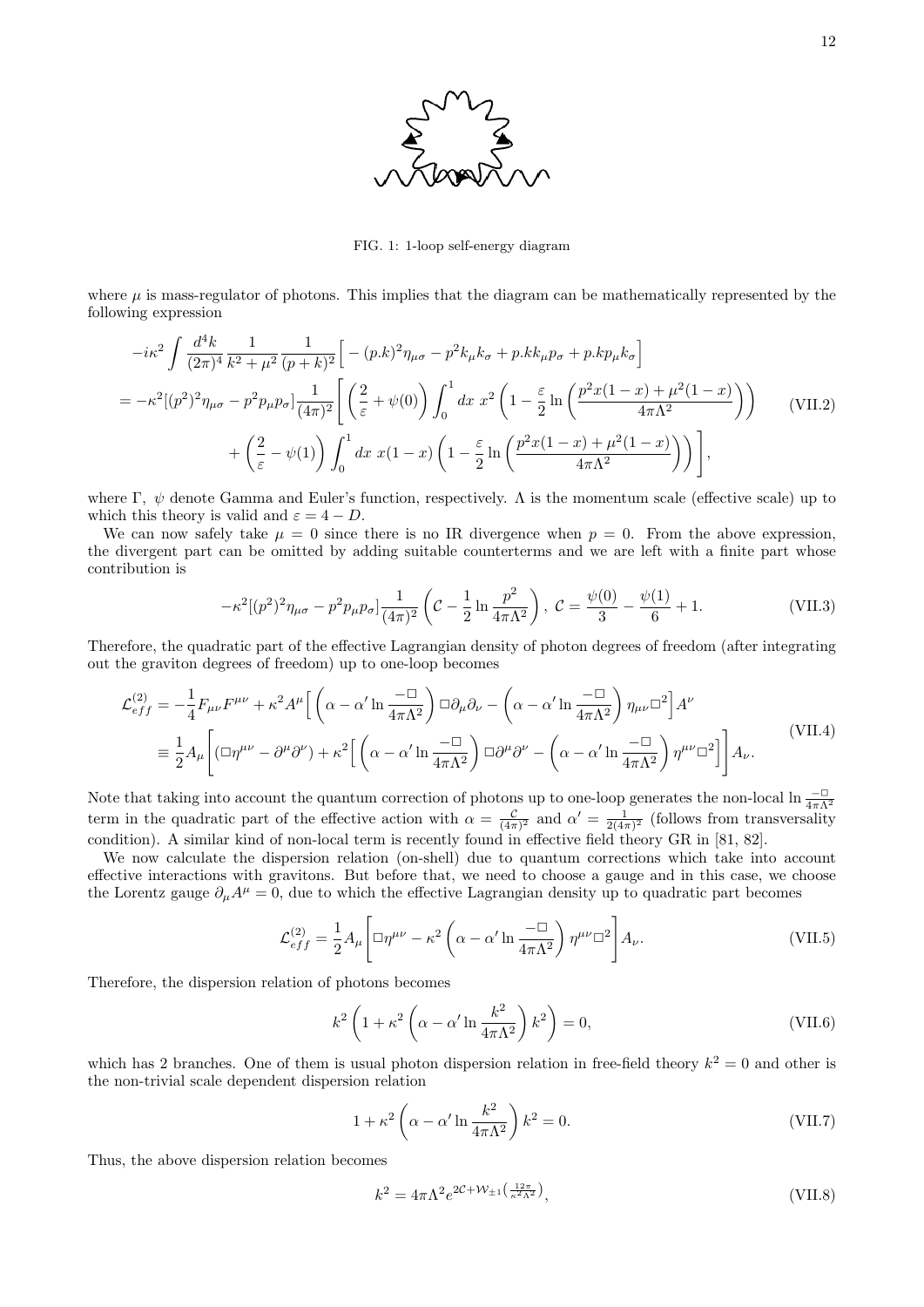where  $W_{+1}(x)$  is the W-Lambert function, which has a non-zero imaginary part that shows that photon amplitude decays exponentially in time. A similar dispersion relation for gravitons in the effective field theory of GR was recently found in [81], [82]. The existence of massive photons is shown here without the non-minimal coupling of photons to curvature or dark-energy [83]. Scale dependence of this dispersion in low-energy theory implies large-scale anomalies that are consistent with the observations [84, 85]. Further, the non-zero imaginary part of  $\mathcal{W}_{+1}(x)$  implies that photons are unstable in nature and decay into other photons which explains why the CMB spectrum would not fit the near-perfect thermal curve [86]. Further, the real part of  $\mathcal{W}_{\pm 1}(x)$  also implies that photons interacting with gravitons, also have longitudinal polarization.

However, the presence of graviton mass gives one additional scale which is completely independent of the Planck length scale  $\kappa$  and this new scale depends on the Cosmological constant [87, 88]. In principle, this could also come self-energy contribution to the graviton field from the inflaton field [89, 90] which leads to inflation of the Universe at a very early stage. In order to see how this new scale emerges into effective action at the quadratic level, we need to replace in (VII.2)  $(p+k)^2 \rightarrow (p+k)^2 + m^2$  which modifies (VII.3), the finite part

$$
= -\kappa^2 \left[ (p^2)^2 \eta_{\mu\sigma} - p^2 p_\mu p_\sigma \right] \frac{1}{(4\pi)^2} \left[ \tilde{C} - \left( \frac{1}{2} + \frac{3m^2}{2p^2} + \frac{3m^4}{2p^4} + \frac{m^6}{2p^6} \right) \ln \left( \frac{p^2 + m^2}{4\pi \Lambda^2} \right) \right] + \frac{3m^2}{2p^2} \left( \ln \left( \frac{m^2}{4\pi \Lambda^2} \right) + 1 \right) + \frac{3m^4}{2p^4} \left( \ln \left( \frac{m^2}{4\pi \Lambda^2} \right) + \frac{1}{3} \right) + \frac{1}{2} \frac{m^6}{p^6} \ln \left( \frac{m^2}{4\pi \Lambda^2} \right) \right],
$$
\n(VII.9)

where  $p^4 \equiv (p^2)^2$ ,  $p^6 \equiv (p^2)^3$  and  $\tilde{C} = C - \frac{m^2}{2p^2} \psi(1)$ . The above expression leads to the inclusion of following non-local term in the action (in momentum space representation)

$$
\kappa^2 A^{\mu} [\Box \partial_{\mu} \partial_{\nu} - \eta_{\mu\nu} \Box^2] \frac{1}{(4\pi)^2} \left[ \tilde{C} - \left( \frac{1}{2} - \frac{3m^2}{2\Box} + \frac{3m^4}{2\Box^2} - \frac{m^6}{2\Box^3} \right) \ln \left( \frac{-\Box + m^2}{4\pi\Lambda^2} \right) \right. \\
\left. - \frac{3m^2}{2\Box} \left( \ln \left( \frac{m^2}{4\pi\Lambda^2} \right) + 1 \right) + \frac{3m^4}{2\Box^2} \left( \ln \left( \frac{m^2}{4\pi\Lambda^2} \right) + \frac{1}{3} \right) - \frac{1}{2} \frac{m^6}{\Box^3} \ln \left( \frac{m^2}{4\pi\Lambda^2} \right) \right] A^{\nu}.
$$
\n(VII.10)

However, choosing  $\partial_{\mu}A^{\mu} = 0$  gauge leads to the following contribution

 $=$ 

$$
-\kappa^2 A_\mu \Box^2 \frac{1}{(4\pi)^2} \left[ \tilde{C} - \left( \frac{1}{2} - \frac{3m^2}{2\Box} + \frac{3m^4}{2\Box^2} - \frac{m^6}{2\Box^3} \right) \ln \left( \frac{-\Box + m^2}{4\pi\Lambda^2} \right) - \frac{3m^2}{2\Box} \left( \ln \left( \frac{m^2}{4\pi\Lambda^2} \right) + 1 \right) + \frac{3m^4}{2\Box^2} \left( \ln \left( \frac{m^2}{4\pi\Lambda^2} \right) + \frac{1}{3} \right) - \frac{1}{2} \frac{m^6}{\Box^3} \ln \left( \frac{m^2}{4\pi\Lambda^2} \right) \right] A^\mu.
$$
\n(VII.11)

Taking into account this quantum correction gives the following on-shell condition

$$
p^{2} + \kappa^{2} p^{4} \frac{1}{(4\pi)^{2}} \left[ \tilde{C} - \left( \frac{1}{2} + \frac{3m^{2}}{2p^{2}} + \frac{3m^{4}}{2p^{4}} + \frac{m^{6}}{2p^{6}} \right) \ln \left( \frac{p^{2} + m^{2}}{4\pi\Lambda^{2}} \right) \right.
$$
  

$$
+ \frac{3m^{2}}{2p^{2}} \left( \ln \left( \frac{m^{2}}{4\pi\Lambda^{2}} \right) + 1 \right) + \frac{3m^{4}}{2p^{4}} \left( \ln \left( \frac{m^{2}}{4\pi\Lambda^{2}} \right) + \frac{1}{3} \right) + \frac{1}{2} \frac{m^{6}}{p^{6}} \ln \left( \frac{m^{2}}{4\pi\Lambda^{2}} \right) \right] = 0
$$
  

$$
\Rightarrow p^{2} + \kappa^{2} p^{4} \frac{1}{(4\pi)^{2}} \left[ \tilde{C} - \left( \frac{3m^{2}}{2p^{2}} + \frac{3m^{4}}{2p^{4}} + \frac{m^{6}}{2p^{6}} \right) \ln \left( \frac{p^{2} + m^{2}}{m^{2}} \right) - \frac{1}{2} \ln \left( \frac{p^{2} + m^{2}}{4\pi\Lambda^{2}} \right) + \frac{3m^{2}}{2p^{2}} + \frac{m^{4}}{2p^{4}} \right] = 0.
$$
  
(VII.12)

Although, we do not give an analytic expression of the dispersion relation, however, it can be easily checked that apart from tree-level dispersion  $p^2 = 0$  there exists another dispersion relation for photons, shifted in the complex plane to a point which depends on the ratio of  $\kappa, m^2$  to  $\Lambda^2$  (see examples of higher derivative gauge invariant theories in [91, 92] containing massive spin-1 particles).

The above expression also suggests that after considering one-loop correction, the propagator of photons would be  $\frac{1}{p^2 + \Sigma(p^2)}$ , where  $\Sigma(p^2)$  is the self-energy of the photon. A nice property of the theory, apart from IR modification, is that in the UV limit the propagator essentially becomes  $\frac{1}{\Sigma(p^2)} \sim$  $\frac{1}{\kappa^2 p^4 \ln \left( \frac{p^2 + m^2}{4 \pi \Lambda^2} \right)}$ . This shows that the degree of superficial divergence of any Feynman diagram is reduced by  $(2 \times)$  number of photon propagators in that diagram). Hence, taking into account quantum corrections at the one-loop level modifies both the UV and IR limit of the theory significantly.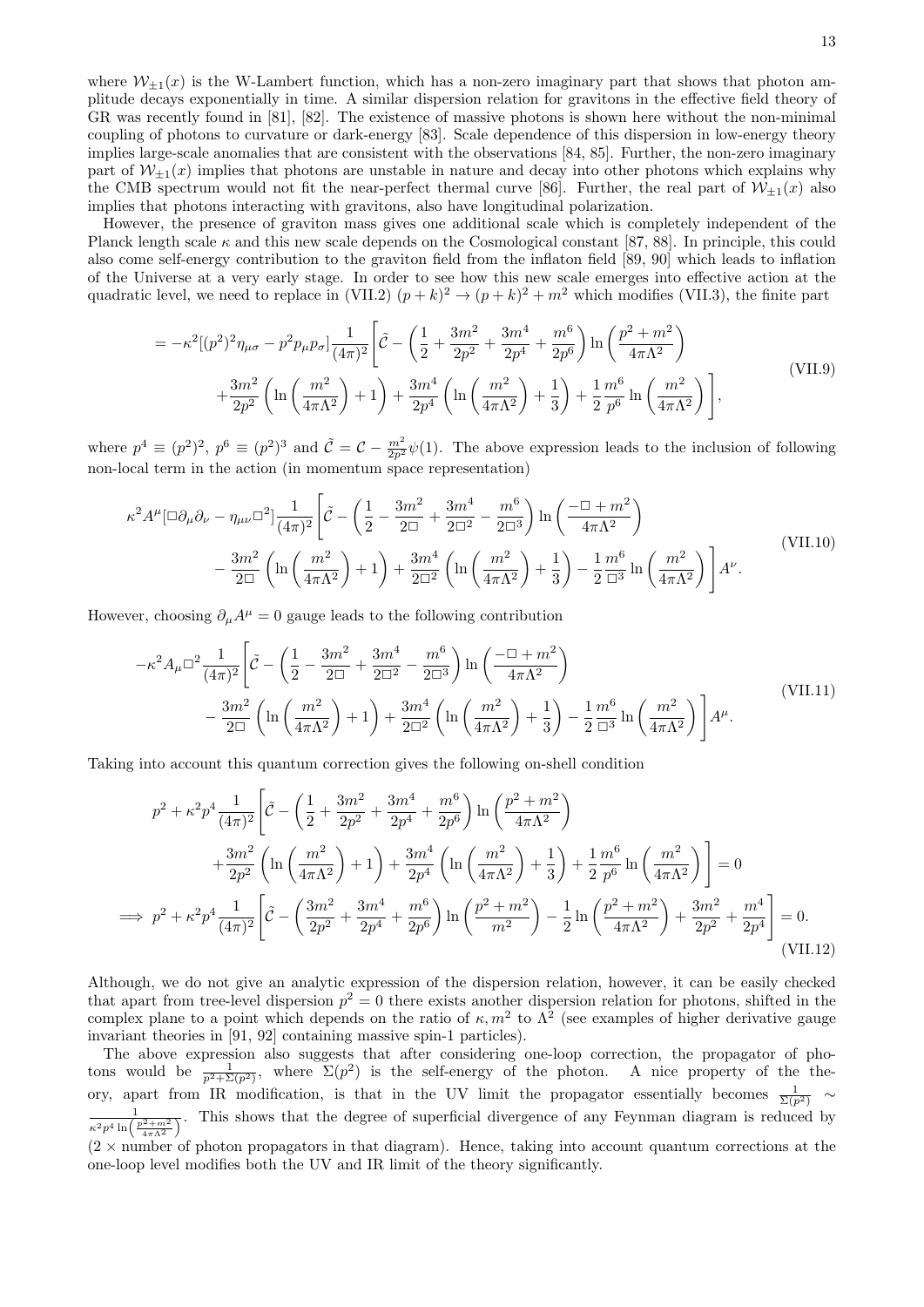

FIG. 2: 1-loop vertex diagram

# B. Effective interaction Vertex

Figure 2 depicts the one-loop vertex diagram, which is computed next. The diagram corresponds to

$$
-\int \frac{d^4k}{(2\pi)^4} \frac{\eta^{\alpha\gamma}}{k^2} \frac{\eta^{\beta\delta}}{(p-k)^2} \mathcal{V}_{\mu\nu\alpha\beta}(p_1, p_2, k, p-k) \mathcal{V}_{\gamma\delta\rho\sigma}(k, p-k, p_3, p_4), \tag{VII.13}
$$

where  $p = p_1 + p_2 = p_3 + p_4$ . Therefore, we need to compute the following expression

$$
\eta^{\alpha\gamma}\eta^{\beta\delta}V_{\mu\nu\alpha\beta}(p_{1},p_{2},k,p-k)V_{\gamma\delta\rho\sigma}(k,p-k,p_{3},p_{4})
$$
\n
$$
= [p_{1}.p_{2}k.(p-k)\eta_{\mu\nu}\eta^{\gamma\delta} - p_{1}.p_{2}\eta_{\mu\nu}k^{\delta}(p-k)^{\gamma} - k.(p-k)\eta^{\gamma\delta}p_{1\nu}p_{2\mu}
$$
\n
$$
+ p_{1\nu}p_{2\mu}k^{\delta}(p-k)^{\gamma} - p_{1}.p_{2}k.(p-k)\delta^{\gamma}_{\mu}\delta^{\delta}_{\mu} + p_{1}.p_{2}\delta^{\gamma}_{\mu}k^{\delta}(p-k)\nu + p_{1}.p_{2}\delta^{\delta}_{\nu}k^{\mu}(\rho-k)^{\gamma}
$$
\n
$$
- p_{1}.p_{2}\eta^{\gamma\delta}k_{\mu}(p-k)\nu + k.(p-k)\delta^{\gamma}_{\mu}p_{1\nu}p^{\delta}_{2} - p_{2}.(p-k)\delta^{\gamma}_{\mu}p_{1\nu}k^{\delta} - p_{1\nu}p^{\delta}_{2}k_{\mu}(p-k)^{\gamma}
$$
\n
$$
+ p_{2}.(p-k)\eta^{\gamma\delta}p_{1\nu}k_{\mu} + k.(p-k)\delta^{\delta}_{\nu}p^{\gamma}_{1}p_{2\mu} - p^{\gamma}_{1}p_{2\mu}k^{\delta}(p-k)\nu - p_{1}.k\delta^{\delta}_{\nu}p_{2\mu}(p-k)^{\gamma}
$$
\n
$$
+ p_{1}.k\eta^{\gamma\delta}p_{2\mu}(p-k)\nu - k.(p-k)\eta_{\mu\nu}p^{\gamma}_{1}p^{\delta}_{2} + p_{2}.(p-k)\eta_{\mu\nu}p^{\gamma}_{1}k^{\delta} + p_{1}.k\eta_{\mu\nu}p^{\delta}_{2}(p-k)^{\gamma}
$$
\n
$$
- \eta_{\mu\nu}\eta^{\gamma\delta}p_{1}.kp_{2}.(p-k)\Big|_{p^{2}}^{\kappa^{2}}
$$
\n
$$
\times \frac{\kappa^{2}}{p^{2}}\Big[k.(p-k)p_{3}.p_{4}\eta_{\gamma\delta}\eta_{\rho\sigma} - k.(p-k)\eta_{\gamma\delta}p_{3\sigma}p_{4\rho} - p_{3}.p_{4}\eta_{\rho\sigma}k_{\delta}(p-k
$$

The computation of each integral coming from such a large expression would be very cumbersome. Therefore, we compute the integral of the most general term from which, in principle, all the above terms could be computed by contractions. The most general form of the integral that we need to compute is of the following form

$$
\int \frac{d^D k}{(2\pi)^D} \frac{1}{k^2 (p-k)^2} k^a k^b (p-k)^c (p-k)^d
$$
\n
$$
= p^a p^b p^c p^d \int \frac{d^D k}{(2\pi)^D} \int_0^1 \frac{x^2 (1-x)^2}{[k^2 + p^2 x (1-x)]^2} dx + p^c p^d \int \frac{d^D k}{(2\pi)^D} \int_0^1 dx \frac{(1-x)^2 k^a k^b}{[k^2 + p^2 x (1-x)]^2}
$$
\n
$$
- \int \frac{d^D k}{(2\pi)^D} \int_0^1 dx \frac{x (1-x) (k^a p^b + k^b p^a) (k^c p^d + p^c k^d)}{[k^2 + p^2 x (1-x)]^2} + \int \frac{d^D k}{(2\pi)^D} \int_0^1 dx \frac{k^a k^b k^c k^d}{[k^2 + p^2 x (1-x)]^2}
$$
\n
$$
+ p^a p^b \int \frac{d^D k}{(2\pi)^D} \int_0^1 dx \frac{x^2 k^c k^d}{[k^2 + p^2 x (1-x)]^2},
$$
\n(VII.15)

where  $D = 4-\varepsilon$  in dimensional regularization. Computing each integral separately and taking only finite pieces, it can be shown that above expression takes following form

$$
[p^a p^b p^c p^d \mathcal{I}_1^{\text{(finite)}} + (p^c p^d \eta^{ab} + p^a p^b \eta^{cd}) \mathcal{I}_2^{\text{(finite)}} + \mathcal{I}_4^{\text{(finite)}} - \mathcal{I}_3^{\text{(finite)}}],\tag{VII.16}
$$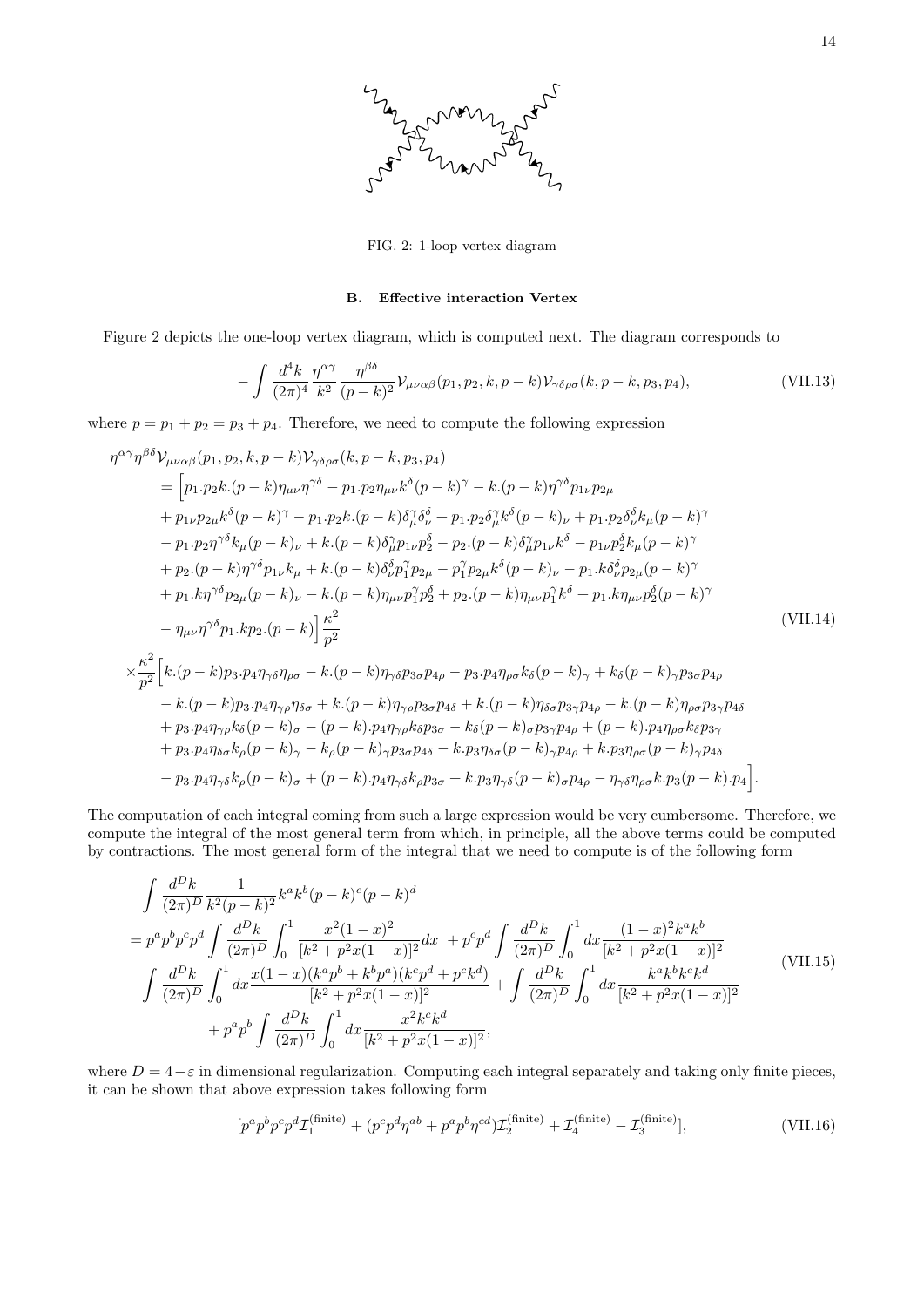where

$$
\mathcal{I}_{1}^{\text{(finite)}} = \frac{1}{(4\pi)^{2}} \left[ \frac{\psi(0)}{30} - \frac{1}{30} \ln \frac{p^{2}}{4\pi\mu^{2}} + \frac{47}{900} \right], \ \mathcal{I}_{2}^{\text{(finite)}} = -\frac{\eta^{ab}p^{2}}{80(4\pi)^{2}} \left( 1 - \frac{1}{10} \ln \frac{p^{2}}{4\pi\mu^{2}} + \frac{13}{75} \right)
$$
\n
$$
\mathcal{I}_{3}^{\text{(finite)}} = -\frac{\eta^{ac}p^{b}p^{d} + \eta^{ad}p^{b}p^{c} + \eta^{bc}p^{a}p^{d} + \eta^{bd}p^{a}p^{c}}{4} \frac{p^{2}}{(4\pi)^{2}} \left[ \frac{1}{30} - \frac{1}{15} \ln \frac{p^{2}}{4\pi\mu^{2}} + \frac{47}{450} \right]
$$
\n
$$
\mathcal{I}_{4}^{\text{(finite)}} = -\frac{1}{\alpha} (\eta^{ab}\eta^{cd} + \eta^{ac}\eta^{bd} + \eta^{ad}\eta^{bc}) \frac{(p^{2})^{2}}{(4\pi)^{2}} \left( \frac{\psi(0)}{30} - \frac{1}{15} \ln \frac{p^{2}}{4\pi\mu^{2}} + \frac{47}{900} \right)
$$
\n
$$
- \frac{2p^{4}}{\alpha(4\pi)^{2}} (\eta^{ab}\eta^{cd} + \eta^{ac}\eta^{bd} + \eta^{ad}\eta^{bc}) \left( \frac{1}{30} - \frac{1}{15} \ln \frac{p^{2}}{4\pi\mu^{2}} - \frac{47}{450} \right), \tag{VII.17}
$$

and  $\alpha$  is just a numerical coefficient. In the effective action, in place of  $p^2$ , one just needs to write  $-\Box$  and each  $p^a$  term must be replaced by  $-i\partial^a$ . This shows that the quantum correction of the 4-point vertex in the effective action also contains non-local terms because of the presence of  $\ln \frac{-\Box}{4\pi\mu^2}$ , where  $\mu$  is the momentum scale up to which this theory is valid in a perturbative manner.

## VIII. CONCLUSION

The principal aim of the present article has been to bring out the various features of the interaction between photons and gravitons that can be used in astrophysical observations. The effective action for photons, developed here, captures possible interactions between photons and gravitons at the quantum level. Furthermore, it is shown that through the weak measurement protocol one can enhance the strength of the scattering amplitudes or cross-sections of the scattering process between multiple photons which would make it possible to be measured in the laboratory. Polarization measurement of photons will also be able to capture this interaction, an idea also suggested in [93, 94]. Though S-matrix elements of photon-graviton interaction were calculated before in [95–97], here we have used a different approach in which instead of measuring gravitons directly, inferences can be drawn from measurements on photon states, a task comparatively easier to achieve in current experimental scenarios.

We have also shown how Maxwell's equations get modified in the presence of gravity. This can capture the properties of the source of GW, such as compact objects, binary mergers, in terms of their stress-energy tensors. Vacuum birefringence property [49–52] is seen to have emerged from the modified Maxwell's equations where polarizability and magnetization non-linearly depend on the electric and magnetic fields. The results due to gravitons from GR were consistently compared with massive gravity theory which is an IR modified version of GR. This will put a bound on the mass of gravitons, and by studying graviton-photon interaction using photon's effective action in (IV.4), one can suitably modify the IR domain of GR.

Finally, the modified dispersion of photons has been computed by taking into account one-loop quantum corrections both in the case of massive and massless gravitons. This dispersion is shown to be scale-dependent (these scales are basically Planck length scale or Planck mass and graviton mass scale), coming from the presence of non-local terms in the quantum effective action at the quadratic level. It is also shown in (IV.17) that the light-matter coupling gives a non-trivial dispersion of photons that depends on the details of the stress-energy tensor of GW sources.

The backreaction, the effect of the stress-energy of quantum fields on the curvature of the background spacetime on which fields are propagating is described by the semiclassical Einstein equation  $G_{\mu\nu} = \langle : \hat{T}_{\mu\nu} : \rangle$  [98] where : : is the normal-ordering operation. In the present discussion, we do not consider the backreaction since we restricted our discussion to the low energy theory. This follows from the fact that the higher-order interaction terms between gravitons and photons are omitted from the action as the mass-dimension of the gauge fields is one. In our construction of this low energy theory, the relevant degrees of freedom of the system are identified along with the interactions that are compatible with the expected symmetries. However, at low energies, the most important terms in the action are those that are least suppressed by powers of the scale  $\kappa$ .

# IX. ACKNOWLEDGEMENT

SM would like to thank IISER Kolkata for supporting this work through a doctoral fellowship and also wants to thank IIT-Jodhpur for their kind hospitality during his stay in their campus where a part of the work and discussion regarding the work were done. ABS is grateful to Ministry of Human Resources Development, Govt.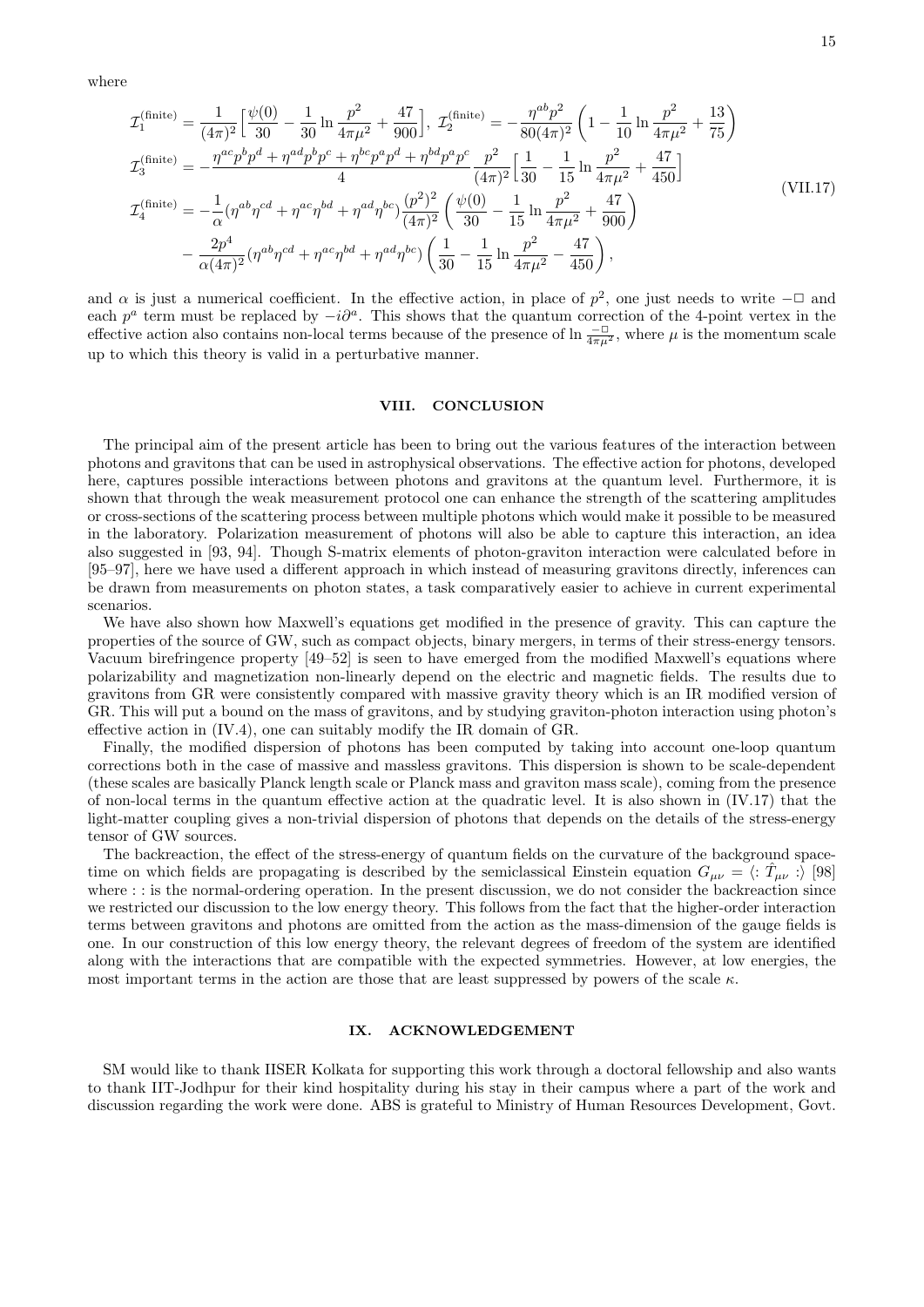of India, for research fellowship through Center of Excellence in Space Sciences India.

- [1] Benjamin P Abbott, Richard Abbott, TD Abbott, MR Abernathy, Fausto Acernese, Kendall Ackley, Carl Adams, Thomas Adams, Paolo Addesso, RX Adhikari, et al. Observation of gravitational waves from a binary black hole merger. *Physical review letters*, 116(6):061102, 2016.
- [2] Benjamin P Abbott, R Abbott, TD Abbott, MR Abernathy, F Acernese, K Ackley, C Adams, T Adams, P Addesso, RX Adhikari, et al. Gw151226: Observation of gravitational waves from a 22-solar-mass binary black hole coalescence. *Physical review letters*, 116(24):241103, 2016.
- [3] LIGO Scientific, BP Abbott, R Abbott, TD Abbott, F Acernese, K Ackley, C Adams, T Adams, P Addesso, RX Adhikari, et al. Gw170104: observation of a 50-solar-mass binary black hole coalescence at redshift 0.2. *Physical Review Letters*, 118(22):221101, 2017.
- [4] Benjamin P Abbott, Rich Abbott, TD Abbott, Fausto Acernese, Kendall Ackley, Carl Adams, Thomas Adams, Paolo Addesso, RX Adhikari, VB Adya, et al. Gw170817: observation of gravitational waves from a binary neutron star inspiral. *Physical Review Letters*, 119(16):161101, 2017.
- [5] Benjamin P Abbott, R Abbott, TD Abbott, F Acernese, K Ackley, C Adams, T Adams, P Addesso, RX Adhikari, VB Adya, et al. Gw170814: a three-detector observation of gravitational waves from a binary black hole coalescence. *Physical review letters*, 119(14):141101, 2017.
- [6] Benjamin P Abbott, R Abbott, TD Abbott, MR Abernathy, F Acernese, K Ackley, C Adams, T Adams, P Addesso, RX Adhikari, et al. Binary black hole mergers in the first advanced ligo observing run. *Physical Review X*, 6(4):041015, 2016.
- [7] Thomas Callister, A Sylvia Biscoveanu, Nelson Christensen, Maximiliano Isi, Andrew Matas, Olivier Minazzoli, Tania Regimbau, Mairi Sakellariadou, Jay Tasson, and Eric Thrane. Polarization-based tests of gravity with the stochastic gravitational-wave background. *Physical Review X*, 7(4):041058, 2017.
- [8] KE Ford, Federico Fraschetti, Chris Fryer, Steven L Liebling, Rosalba Perna, Peter Shawhan, Péter Veres, and Bing Zhang. Multi-messenger astrophysics opportunities with stellar-mass binary black hole mergers. *arXiv preprint arXiv:1903.11116*, 2019.
- [9] Wei-Tou Ni. Astrod-gw: Overview and progress. *Int. J. Mod. Phys.*, D22:1341004, 2013.
- [10] Peter W Graham, Jason M Hogan, Mark A Kasevich, and Surjeet Rajendran. New method for gravitational wave detection with atomic sensors. *Physical review letters*, 110(17):171102, 2013.
- [11] Reginald T Cahill. Optical-fiber gravitational wave detector: dynamical 3-space turbulence detected. *Progress in Physics*, 4:63–68, 2007.
- [12] Y Ali-Haimoud, S Clesse, J Garcia-Bellido, A Kashlinsky, L Wyrzykowski, A Achucarro, L Amendola, J Annis, A Arbey, RG Arendt, et al. Electromagnetic probes of primordial black holes as dark matter. *arXiv preprint arXiv:1903.04424*, 2019.
- [13] Atsushi Nishizawa and Takashi Nakamura. Measuring speed of gravitational waves by observations of photons and neutrinos from compact binary mergers and supernovae. *Physical Review D*, 90(4):044048, 2014.
- [14] Longlong Feng and Qianfan Wu. Detect gravitational waves using twisted light-dipole interaction of photons and gravitational waves. *arXiv preprint arXiv:1904.05380*, 2019.
- [15] Marius A Oancea, Claudio F Paganini, Jérémie Joudioux, and Lars Andersson. An overview of the gravitational spin hall effect. *arXiv preprint arXiv:1904.09963*, 2019.
- [16] J Weber and G Hinds. Interaction of photons and gravitons. *Physical Review*, 128(5):2414, 1962.
- [17] VV Skobelev. Graviton-photon interaction. *Soviet Physics Journal*, 18(1):62–65, 1975.
- [18] N Emil J Bjerrum-Bohr, Barry R Holstein, Ludovic Planté, and Pierre Vanhove. Graviton-photon scattering. *Physical Review D*, 91(6):064008, 2015.
- [19] Nicola Bartolo, Ahmad Hoseinpour, Giorgio Orlando, Sabino Matarrese, and Moslem Zarei. Photon-graviton scattering: A new way to detect anisotropic gravitational waves? *Physical Review D*, 98(2):023518, 2018.
- [20] Freeman Dyson. Is a graviton detectable? In *XVIIth International Congress on Mathematical Physics*, pages 670–682. World Scientific, 2014.
- [21] Yurij Baryshev and Sergey Oschepkov. A solution of the van dam-veltman-zakharov discontinuity problem in the frame of the poincaré-covariant field gravitation theory. *arXiv preprint arXiv:1906.07014*, 2019.
- [22] Yurij Baryshev. Foundation of relativistic astrophysics: Curvature of riemannian space versus relativistic quantum field in minkowski space. *arXiv preprint arXiv:1702.02020*, 2017.
- [23] Claudia de Rham. Massive gravity. *Living reviews in relativity*, 17(1):7, 2014.
- [24] Kurt Hinterbichler. Theoretical aspects of massive gravity. *Reviews of Modern Physics*, 84(2):671, 2012.
- [25] Claudia De Rham, Gregory Gabadadze, and Andrew J Tolley. Resummation of massive gravity. *Physical Review Letters*, 106(23):231101, 2011.
- [26] Xinxing Zhou, Lijuan Sheng, and Xiaohui Ling. Photonic spin hall effect enabled refractive index sensor using weak measurements. *Scientific reports*, 8(1):1221, 2018.
- [27] Xinxing Zhou, Zhicheng Xiao, Hailu Luo, and Shuangchun Wen. Experimental observation of the spin hall effect of light on a nanometal film via weak measurements. *Physical Review A*, 85(4):043809, 2012.
- [28] Amir Feizpour, Xingxing Xing, and Aephraim M Steinberg. Amplifying single-photon nonlinearity using weak measurements. *Physical review letters*, 107(13):133603, 2011.
- [29] Justin Dressel, José Raúl González Alonso, Mordecai Waegell, and Nicole Yunger Halpern. Strengthening weak measurements of qubit out-of-time-order correlators. *Physical Review A*, 98(1):012132, 2018.
- [30] Jürgen Audretsch, Thomas Konrad, and Artur Scherer. Quantum-optical weak measurements can visualize photon dynamics in real time. *Physical Review A*, 65(3):033814, 2002.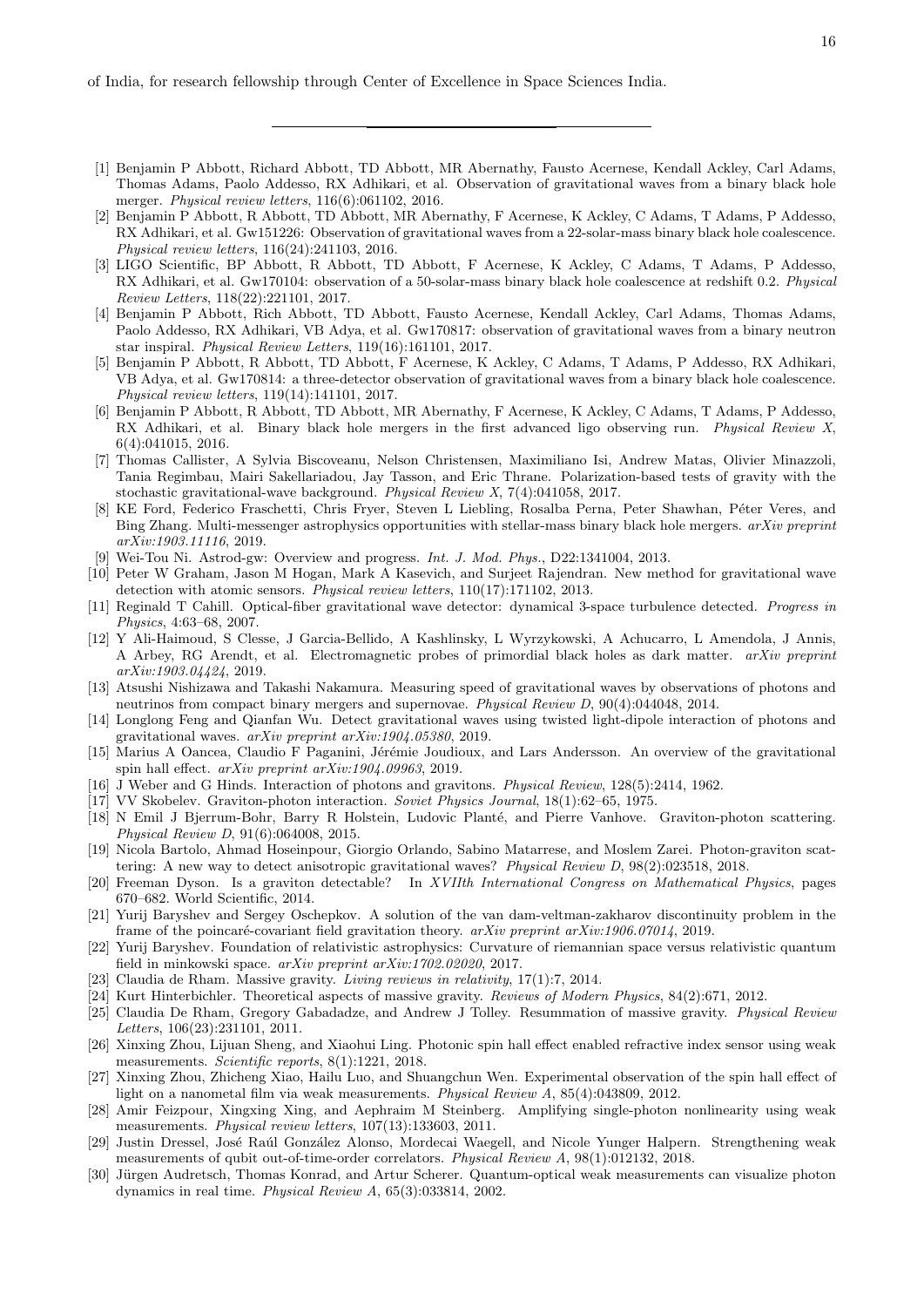- [31] Greg A Smith, Souma Chaudhury, Andrew Silberfarb, Ivan H Deutsch, and Poul S Jessen. Continuous weak measurement and nonlinear dynamics in a cold spin ensemble. *Physical review letters*, 93(16):163602, 2004.
- [32] Jeff S Lundeen and Aephraim M Steinberg. Experimental joint weak measurement on a photon pair as a probe of hardy's paradox. *Physical review letters*, 102(2):020404, 2009.
- [33] Ludvig Dmitrievich Faddeev. Faddeev–popov ghosts. *International Journal of Modern Physics A*, 25(06):1079–1089, 2010.
- [34] Astrid Eichhorn. Faddeev-popov ghosts in quantum gravity beyond perturbation theory. *Physical Review D*, 87(12):124016, 2013.
- [35] Alberto Blasi and Nicola Maggiore. Massive gravity and fierz–pauli theory. *The European Physical Journal C*, 77(9):614, 2017.
- [36] Sarah Folkerts, Cristiano Germani, and Nico Wintergerst. Massive spin-2 theories. *arXiv preprint arXiv:1310.0453*, 2013.
- [37] Claudia De Rham and Gregory Gabadadze. Generalization of the fierz-pauli action. *Physical Review D*, 82(4):044020, 2010.
- [38] Johannes Noller, James HC Scargill, and Pedro G Ferreira. Interacting spin-2 fields in the stückelberg picture. *Journal of Cosmology and Astroparticle Physics*, 2014(02):007, 2014.
- [39] Henri Ruegg and Marti Ruiz-Altaba. The stueckelberg field. *International Journal of Modern Physics A*, 19(20):3265– 3347, 2004.
- [40] Boris Körs and Pran Nath. Aspects of the stueckelberg extension. *Journal of High Energy Physics*, 2005(07):069, 2005.
- [41] Scott Perkins and Nicolás Yunes. Probing screening and the graviton mass with gravitational waves. *Classical and Quantum Gravity*, 36(5):055013, 2019.
- [42] Akshay Rana, Deepak Jain, Shobhit Mahajan, and Amitabha Mukherjee. Bounds on graviton mass using weak lensing and sz effect in galaxy clusters. *Physics Letters B*, 781:220–226, 2018.
- [43] Clifford M Will. Solar system versus gravitational-wave bounds on the graviton mass. *Classical and Quantum Gravity*, 35(17):17LT01, 2018.
- [44] N Malsawmtluangi and PK Suresh. Graviton mass constraint from cmb. *arXiv preprint arXiv:1701.03316*, 2017.
- [45] Alexander F Zakharov, Predrag Jovanović, Dusko Borka, and Vesna Borka Jovanović. Different ways to estimate graviton mass. In *International Journal of Modern Physics: Conference Series*, volume 47, page 1860096. World Scientific, 2018.
- [46] Alexander Zakharov, Predrag Jovanović, Dusko Borka, and Vesna Borka Jovanović. Graviton mass bounds from an analysis of bright star trajectories at the galactic center. In *EPJ Web of Conferences*, volume 138, page 01010. EDP Sciences, 2017.
- [47] Shantanu Desai and Sajal Gupta. Recent bounds on graviton mass using galaxy clusters. *arXiv preprint arXiv:1912.05117*, 2019.
- [48] Sajal Gupta and Shantanu Desai. Limit on graviton mass using stacked galaxy cluster catalogs from spt-sz, planck-sz and sdss-redmapper. *Annals of Physics*, 399:85–92, 2018.
- [49] Koichi Hattori and Kazunori Itakura. Vacuum birefringence in strong magnetic fields:(i) photon polarization tensor with all the landau levels. *Annals of Physics*, 330:23–54, 2013.
- [50] Stefan Ataman. Vacuum birefringence detection in all-optical scenarios. *Physical Review A*, 97(6):063811, 2018.
- [51] Yoshihide Nakamiya and Kensuke Homma. Probing vacuum birefringence under a high-intensity laser field with gamma-ray polarimetry at the gev scale. *Physical Review D*, 96(5):053002, 2017.
- [52] S.I. Kruglov. Nonlinear electrodynamics with birefringence. *Physics Letters A*, 379(7):623–625, Mar 2015.
- [53] Atsushi Nishizawa. Weak-value amplification beyond the standard quantum limit in position measurements. *Physical Review A*, 92(3):032123, 2015.
- [54] Fei Li, Jingzheng Huang, and Guihua Zeng. Adaptive weak-value amplification with adjustable postselection. *Physical Review A*, 96(3):032112, 2017.
- [55] Sergio Carrasco and Miguel Orszag. Weak-value amplification of photon-number operators in the optomechanical interaction. *Physical Review A*, 99(1):013801, 2019.
- [56] Christopher Frye, Holmfridur Hannesdottir, Nisarga Paul, Matthew D Schwartz, and Kai Yan. Infrared finiteness and forward scattering. *Physical Review D*, 99(5):056015, 2019.
- [57] Daniel Kapec, Malcolm Perry, Ana-Maria Raclariu, and Andrew Strominger. Infrared divergences in qed revisited. *Physical Review D*, 96(8):085002, 2017.
- [58] Kang Li and Carlos M Na´on. An alternative formulation of classical electromagnetic duality. *Modern Physics Letters A*, 16(26):1671–1683, 2001.
- [59] JM Figueroa-O'Farrill. Electromagnetic duality for children. *Lecture notes*.
- [60] Paolo Aschieri, Sergio Ferrara, and Bruno Zumino. Three lectures on electric-magnetic duality. *SFIN A*, 1:1–42, 2008.
- [61] Carlos AP Galvao and Juan A Mignaco. A consistent electromagnetic duality. *arXiv preprint hep-th/0002182*, 2000. [62] Stoil Donev. A new look on the electromagnetic duality. suggestions and developments. *arXiv preprint hepth/0006208*, 2000.
- [63] Frances Crimin, Neel Mackinnon, Jörg B Götte, and Stephen M Barnett. Optical helicity and chirality: conservation and sources. *Applied Sciences*, 9(5):828, 2019.
- [64] Ivan Fernandez-Corbaton. Helicity and duality symmetry in light matter interactions: Theory and applications. In *Laser Science*, pages LM1H–2. Optical Society of America, 2015.
- [65] Jose L Trueba and Antonio F Ranada. The electromagnetic helicity. *European Journal of Physics*, 17(3):141, 1996.
- [66] GN Afanasiev and Yu P Stepanovsky. The helicity of the free electromagnetic field and its physical meaning. *Il Nuovo Cimento A (1965-1970)*, 109(3):271–279, 1996.
- [67] DJ Candlin. Analysis of the new conservation law in electromagnetic theory. *Il Nuovo Cimento (1955-1965)*,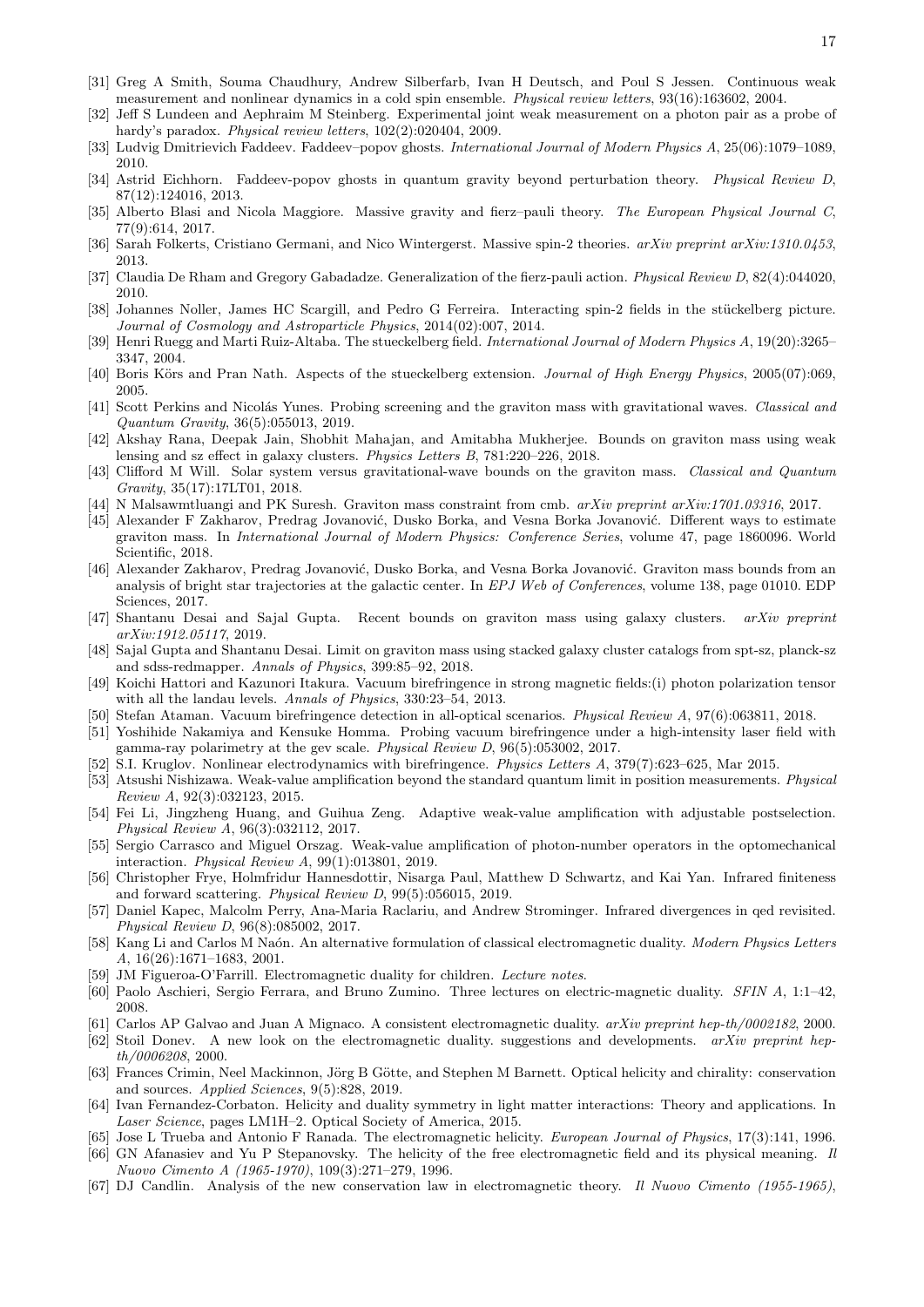37(4):1390–1395, 1965.

- [68] Robert P Cameron, Stephen M Barnett, and Alison M Yao. Optical helicity, optical spin and related quantities in electromagnetic theory. *New Journal of Physics*, 14(5):053050, 2012.
- [69] Ivan Fernandez-Corbaton, Xavier Vidal, Nora Tischler, and Gabriel Molina-Terriza. Necessary symmetry conditions for the rotation of light. *The Journal of chemical physics*, 138(21):214311, 2013.
- [70] Bengt EY Svensson. Pedagogical review of quantum measurement theory with an emphasis on weak measurements. *Quanta*, 2(1):18–49, 2013.
- [71] Boaz Tamir and Eliahu Cohen. Introduction to weak measurements and weak values. *Quanta*, 2(1):7–17, 2013.
- [72] IM Duck, Paul M Stevenson, and ECG Sudarshan. The sense in which a" weak measurement" of a spin-1/2 particle's spin component yields a value 100. *Physical Review D*, 40(6):2112, 1989.
- [73] NWM Ritchie, J Greg Story, and Randall G Hulet. Realization of a measurement of a "weak value". *Physical review letters*, 66(9):1107, 1991.
- [74] Yakir Aharonov, David Z. Albert, and Lev Vaidman. How the result of a measurement of a component of the spin of a spin-1/2 particle can turn out to be 100. *Phys. Rev. Lett.*, 60:1351–1354, Apr 1988.
- [75] Kazuhisa Ogawa, Osamu Yasuhiko, Hirokazu Kobayashi, Toshihiro Nakanishi, and Akihisa Tomita. A framework for measuring weak values without weak interactions and its diagrammatic representation. *New Journal of Physics*, 21(4):043013, 2019.
- [76] ND Dass, R Rajath Krishna, and Sai Smruti Samantaray. Optimal weak value measurements: Pure states. *arXiv preprint arXiv:1702.00347*, 2017.
- [77] Meng-Jun Hu and Yong-Sheng Zhang. Cascaded weak measurements amplification of ultra-small phases. *arXiv preprint arXiv:1709.01218*, 2017.
- [78] Meng-Jun Hu and Yong-Sheng Zhang. Gravitational wave detection via weak measurements amplification. *arXiv preprint arXiv:1707.00886*, 2017.
- [79] Chiara Caprini and Daniel G Figueroa. Cosmological backgrounds of gravitational waves. *Classical and Quantum Gravity*, 35(16):163001, 2018.
- [80] Paul Davies. Quantum weak measurements and cosmology. *arXiv preprint arXiv:1309.0773*, 2013.
- [81] Xavier Calmet, Iberˆe Kuntz, and Sonali Mohapatra. Gravitational waves in effective quantum gravity. *The European Physical Journal C*, 76(8):425, 2016.
- [82] Xavier Calmet, Basem Kamal El-Menoufi, Boris Latosh, and Sonali Mohapatra. Gravitational radiation in quantum gravity. *The European physical journal. C, Particles and fields*, 78(9):780–780, 2018.
- [83] Seyen Kouwn, Phillial Oh, and Chan-Gyung Park. Massive photon and dark energy. *Physical Review D*, 93(8), Apr 2016.
- [84] Saroj Adhikari, Sarah Shandera, and Adrienne L. Erickcek. Large-scale anomalies in the cosmic microwave background as signatures of non-gaussianity. *Physical Review D*, 93(2), Jan 2016.
- [85] Anais Rassat, J-L Starck, P Paykari, F Sureau, and J Bobin. Planck cmb anomalies: astrophysical and cosmological secondary effects and the curse of masking. *Journal of Cosmology and Astroparticle Physics*, 2014(08):006, 2014.
- [86] James AD Diacoumis and Yvonne YY Wong. Using cmb spectral distortions to distinguish between dark matter solutions to the small-scale crisis. *Journal of Cosmology and Astroparticle Physics*, 2017(09):011, 2017.
- [87] Ioannis Haranas and Ioannis Gkigkitzis. The mass of graviton and its relation to the number of information according to the holographic principle. *International scholarly research notices*, 2014, 2014.
- [88] Liao Liu. On the gravitational wave in de sitter spacetime. *arXiv preprint gr-qc/0411122*, 2004.
- [89] Chunshan Lin. Massive graviton on a spatial condensation web. *arXiv preprint arXiv:1307.2574*, 2013.
- [90] Chunshan Lin and Misao Sasaki. Resonant primordial gravitational waves amplification. *Physics Letters B*, 752:84– 88, 2016.
- [91] Ronaldo Thibes. Reduced order podolsky model. *Brazilian Journal of Physics*, 47(1):72–80, 2017.
- [92] Mauro Cambiaso, Ralf Lehnert, and Robertus Potting. Massive photons and lorentz violation. *Physical Review D*, 85(8):085023, 2012.
- [93] Tanay Ghosh and A. K. Sen. The effect of gravitation on the polarization state of a light ray. *The Astrophysical Journal*, 833(1):82, Dec 2016.
- [94] Kristoffer Levin Hansen. Search for new physics in diphoton production with the atlas detector at the lhc. Master's thesis, University of Copenhagen, Nov 2015.
- [95] Steven Weinberg. Photons and gravitons in s-matrix theory: derivation of charge conservation and equality of gravitational and inertial mass. *Physical Review*, 135(4B):B1049, 1964.
- [96] Steven Weinberg. Photons and gravitons in perturbation theory: Derivation of maxwell's and einstein's equations. *Physical Review*, 138(4B):B988, 1965.
- [97] Giorgio Papini and Sree Ram Valluri. Gravitons in minkowski space-time interactions and results of astrophysical interest. *Physics Reports*, 33(2):51–125, 1977.
- [98] Thomas-Paul Hack. On the backreaction of scalar and spinor quantum fields in curved spacetimes-from the basic foundations to cosmological applications. *arXiv:1008.1776*, 2010.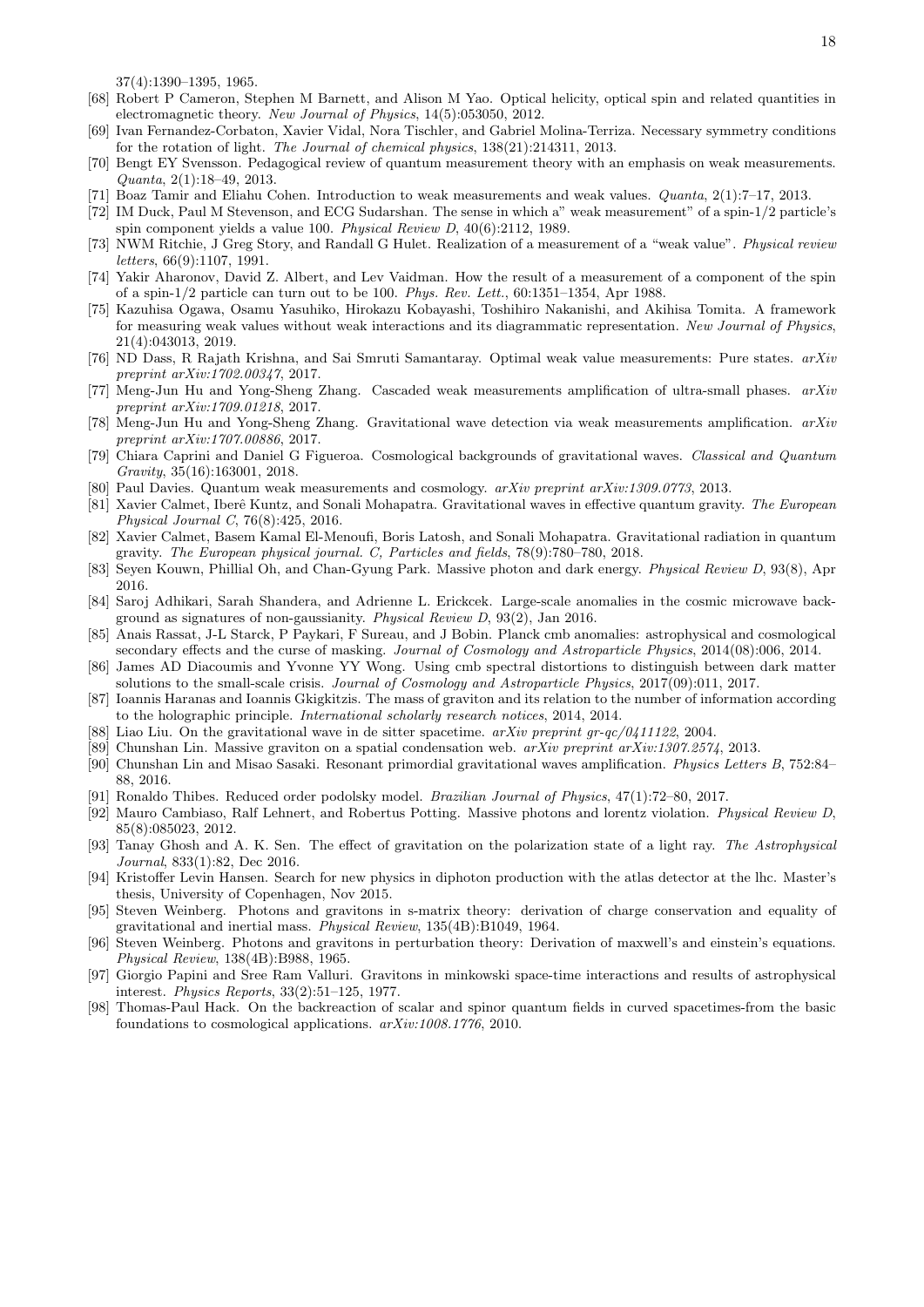# X. APPENDIX

## A. Free Fierz-Pauli Action

The Fierz-Pauli action that describes a massive spin-2 particle in flat spacetime by a symmetric rank-2 tensor is

$$
S = \int d^D x \Big[ -\frac{1}{2} \partial_{\lambda} h_{\mu\nu} \partial^{\lambda} h^{\mu\nu} + \partial_{\mu} h_{\nu\lambda} \partial^{\nu} h^{\mu\lambda} - \partial_{\mu} h^{\mu\nu} \partial_{\nu} h + \frac{1}{2} \partial_{\lambda} h \partial^{\lambda} h - \frac{1}{2} m^2 (h_{\mu\nu} h^{\mu\nu} - h^2) \Big]. \tag{X.1}
$$

Note that when  $m = 0$  it becomes the linearized Einstein-Hilbert action which is invariant under the following gauge transformation

$$
\delta h_{\mu\nu} = \partial_{\mu}\xi_{\nu} + \partial_{\nu}\xi_{\mu}.\tag{X.2}
$$

Though the above action is not gauge invariant, using Stueckelberg's trick, it can be made gauge invariant.

## B. Equations of motion and Degrees of freedom

The equations of motion corresponding to the action  $(X.1)$  is

$$
\Box h_{\mu\nu} - \partial_{\lambda}\partial_{\mu}h^{\lambda}_{\ \nu} - \partial_{\lambda}\partial_{\nu}h^{\lambda}_{\ \mu} + \eta_{\mu\nu}\partial_{\lambda}\partial_{\sigma}h^{\lambda\sigma} + \partial_{\mu}\partial_{\nu}h - \eta_{\mu\nu}\Box h = m^{2}(h_{\mu\nu} - \eta_{\mu\nu}h). \tag{X.3}
$$

The l.h.s of the above equation consists of the linearized form of the Einstein tensor  $G_{\mu\nu} = \mathcal{R}_{\mu\nu} - \frac{1}{2}g_{\mu\nu}\mathcal{R}$  and has zero-divergence. Hence, acting  $\partial^{\mu}$  on it, we obtain

$$
m^2(\partial^{\mu}h_{\mu\nu} - \partial_{\nu}h) = 0. \tag{X.4}
$$

Since  $m \neq 0$ , we obtain the following constraints

$$
\partial^{\mu}h_{\mu\nu} = \partial_{\nu}h. \tag{X.5}
$$

Plugging  $(X.5)$  into  $(X.3)$  gives the following equation

$$
\Box h_{\mu\nu} - \partial_{\mu}\partial_{\nu}h = m^2(h_{\mu\nu} - \eta_{\mu\nu}h). \tag{X.6}
$$

Trace of the above equation gives

$$
\Box h - \Box h = -3m^2 h = 0 \implies h = 0,\tag{X.7}
$$

which means  $h_{\mu\nu}$  is traceless and transverse. Further, using traceless and transverse property of  $h_{\mu\nu}$ , we obtain the following equation of motion

$$
(\Box - m^2)h_{\mu\nu} = 0. \tag{X.8}
$$

Therefore, the equations of motion give us ten wave equations and five constraints. Hence, in four dimensions, we have five degrees of freedom; these degrees of freedom are nothing but the massive spin-2 gravitons.

#### C. Propagator

In order to find the propagator of massive gravitons, we express the Fierz-Pauli action in the following form

$$
S = \int d^4x \frac{1}{2} h_{\mu\nu} \mathcal{O}^{\mu\nu\alpha\beta} h_{\alpha\beta}, \tag{X.9}
$$

where

$$
\mathcal{O}^{\mu\nu}_{\alpha\beta} = (\eta^{(\mu}_{\alpha}\eta^{\nu)}_{\beta} - \eta^{\mu\nu}\eta_{\alpha\beta})(\Box - m^2) - 2\partial^{(\mu}\partial_{(\alpha}\eta^{\nu)}_{\beta)} + \partial^{\mu}\partial^{\nu}\eta_{\alpha\beta} + \partial_{\alpha}\partial_{\beta}\eta^{\mu\nu}.
$$
 (X.10)

Therefore, the propagator denoted by  $\mathcal{D}_{\alpha\beta,\sigma\lambda}$  is defined in the following way

$$
\mathcal{O}^{\mu\nu,\alpha\beta}\mathcal{D}_{\alpha\beta,\sigma\lambda} = \frac{i}{2} (\delta^{\mu}_{\sigma}\delta^{\nu}_{\lambda} + \delta^{\nu}_{\sigma}\delta^{\mu}_{\lambda}).
$$
\n(X.11)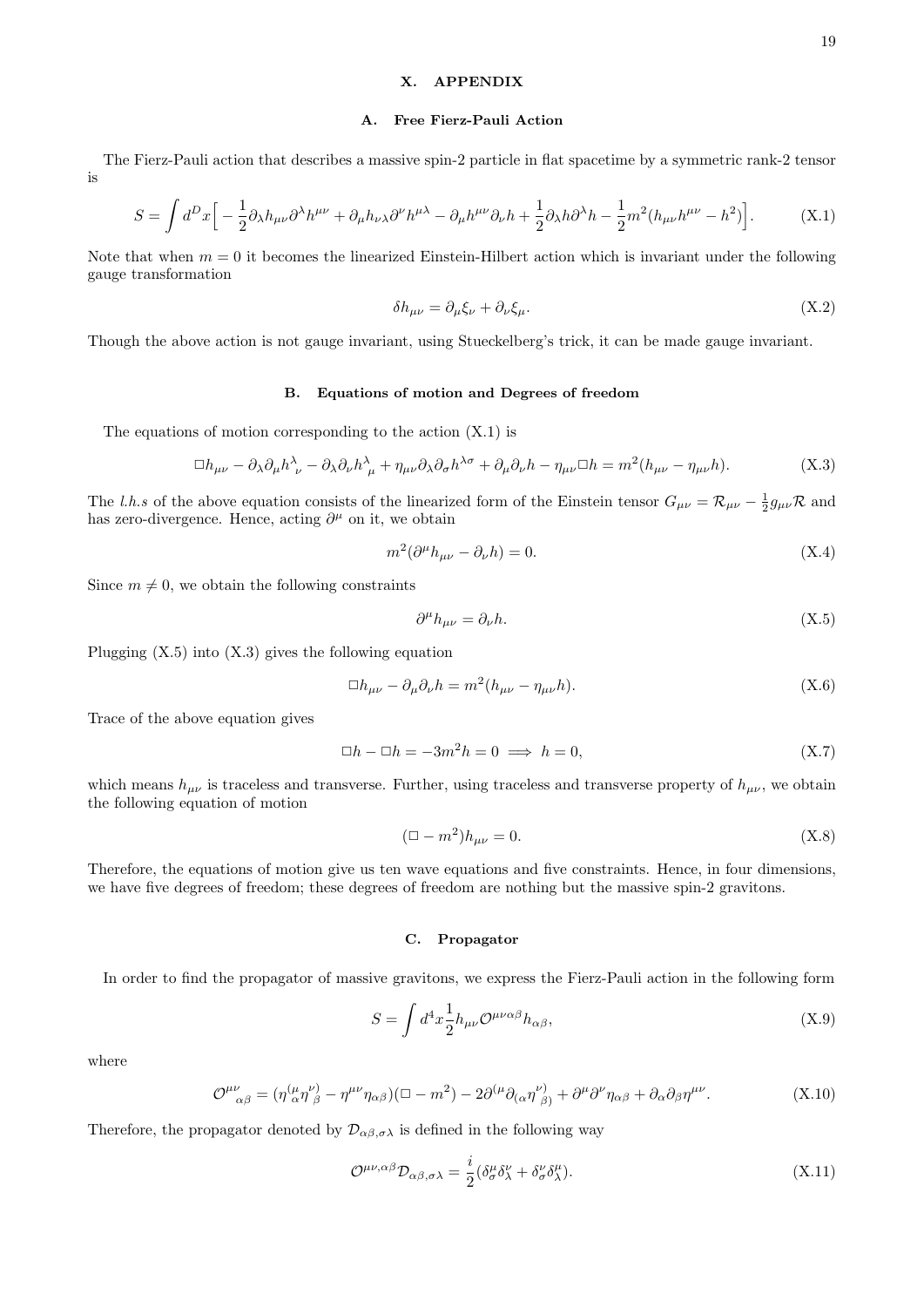As a result, in momentum space the propagator takes the following form

$$
\mathcal{D}_{\alpha\beta,\sigma\lambda} = -\frac{i}{p^2 + m^2} \Big[ \frac{1}{2} (\mathcal{P}_{\alpha\sigma} \mathcal{P}_{\beta\lambda} + \mathcal{P}_{\alpha\lambda} \mathcal{P}_{\beta\sigma}) - \frac{1}{3} \mathcal{P}_{\alpha\beta} \mathcal{P}_{\sigma\lambda} \Big], \tag{X.12}
$$

where

$$
\mathcal{P}_{\alpha\beta} = \eta_{\alpha\beta} + \frac{p_{\alpha}p_{\beta}}{m^2}.
$$
\n(X.13)

It shows that in high energy limit (large momenta limit), the graviton propagator behaves as

$$
\mathcal{D}_{\alpha\beta,\sigma\lambda} \simeq \frac{1}{p^2 + m^2} \frac{p_{\alpha} p_{\beta} p_{\sigma} p_{\lambda}}{m^4} \simeq \frac{p^2}{m^4},\tag{X.14}
$$

which implies that standard power counting rules are no longer valid. This seems to suggest that the renormalizability of this theory is not guaranteed. However, it is not true which can be shown explicitly using Stueckelberg's trick.

#### D. Stueckelberg's trick

Here we briefly review the technique introduced by Stueckelberg to the massive gravity action with a source in order to restore the gauge symmetry. For the sake of simplicity, we write massless terms in the Lagrangian density separately

$$
S = \int d^4x \Big[ \mathcal{L}_{m=0} - \frac{1}{2} m^2 (h_{\mu\nu} h^{\mu\nu} - h^2) + \kappa h_{\mu\nu} T^{\mu\nu} \Big]. \tag{X.15}
$$

It is well-known that the massless gravitons have gauge symmetry which is broken due to the presence of a mass term in the above action. Now we introduce a new field  $V_{\mu}$ , known as the Stueckelberg field using the following field redefinition

$$
h_{\mu\nu} \to h_{\mu\nu} + \partial_{\mu} V_{\nu} + \partial_{\nu} V_{\mu}.
$$
\n(X.16)

Note that under this field redefinition,  $\mathcal{L}_{m=0}$  remains invariant as it is invariant under the infinitesimal diffeomorphism (X.2), however, the other terms do change and we obtain

$$
S = \int d^4x \left[ \mathcal{L}_{m=0} - \frac{1}{2} m^2 \left[ (h_{\mu\nu} + \partial_\mu V_\nu + \partial_\nu V_\mu)(h^{\mu\nu} + \partial^\mu V^\nu + \partial^\nu V^\mu) - (h + 2\partial_\mu V^\mu)^2 \right] + \kappa h_{\mu\nu} T^{\mu\nu} - 2\kappa V_\mu \partial_\nu T^{\mu\nu} \right]
$$
  
= 
$$
\int d^4x \left[ \mathcal{L}_{m=0} - \frac{1}{2} m^2 (h_{\mu\nu} h^{\mu\nu} - h^2) - 2m^2 (h_{\mu\nu} \partial^\mu V^\nu - h \partial_\mu V^\mu) - \frac{1}{2} m^2 \bar{F}_{\mu\nu} \bar{F}^{\mu\nu} + \kappa h_{\mu\nu} T^{\mu\nu} - 2\kappa V_\mu \partial_\nu T^{\mu\nu} \right],
$$
(X.17)

where

$$
\bar{F}_{\mu\nu} \equiv \partial_{\mu} V_{\nu} - \partial_{\nu} V_{\mu}.
$$
\n(X.18)

Note that the above action (X.17) has the following gauge symmetry

$$
h_{\mu\nu} \to h_{\mu\nu} + \partial_{\mu}\xi_{\nu} + \partial_{\nu}\xi_{\mu}, \quad V_{\mu} \to V_{\mu} - \xi_{\mu}.\tag{X.19}
$$

We can fix it to  $V_{\mu} = 0$  and recover the original action. Therefore, both the actions (X.15) and (X.17) are equivalent. It is important to note here that if we try to take the  $m \to 0$  limit, it does not go smoothly as one degree of freedom is lost. Hence, we need to do a similar kind of transformation one more time. This is of the following form

$$
V_{\mu} \to V_{\mu} + \partial_{\mu}\phi. \tag{X.20}
$$

With the above transformation, the previous action (X.17) becomes

$$
S = \int d^4x \Big[ \mathcal{L}_{m=0} - \frac{1}{2} m^2 (h_{\mu\nu} h^{\mu\nu} - h^2) - \frac{1}{2} m^2 \bar{F}_{\mu\nu} \bar{F}^{\mu\nu} - 2m^2 (h_{\mu\nu} \partial^{\mu} V^{\nu} - h \partial_{\mu} V^{\mu}) - 2m^2 (h_{\mu\nu} \partial^{\mu} \partial^{\nu} \phi - h \Box \phi) + \kappa h_{\mu\nu} T^{\mu\nu} - 2\kappa V_{\mu} \partial_{\nu} T^{\mu\nu} + 2\kappa \phi \partial_{\mu} \partial_{\nu} T^{\mu\nu} \Big]. \tag{X.21}
$$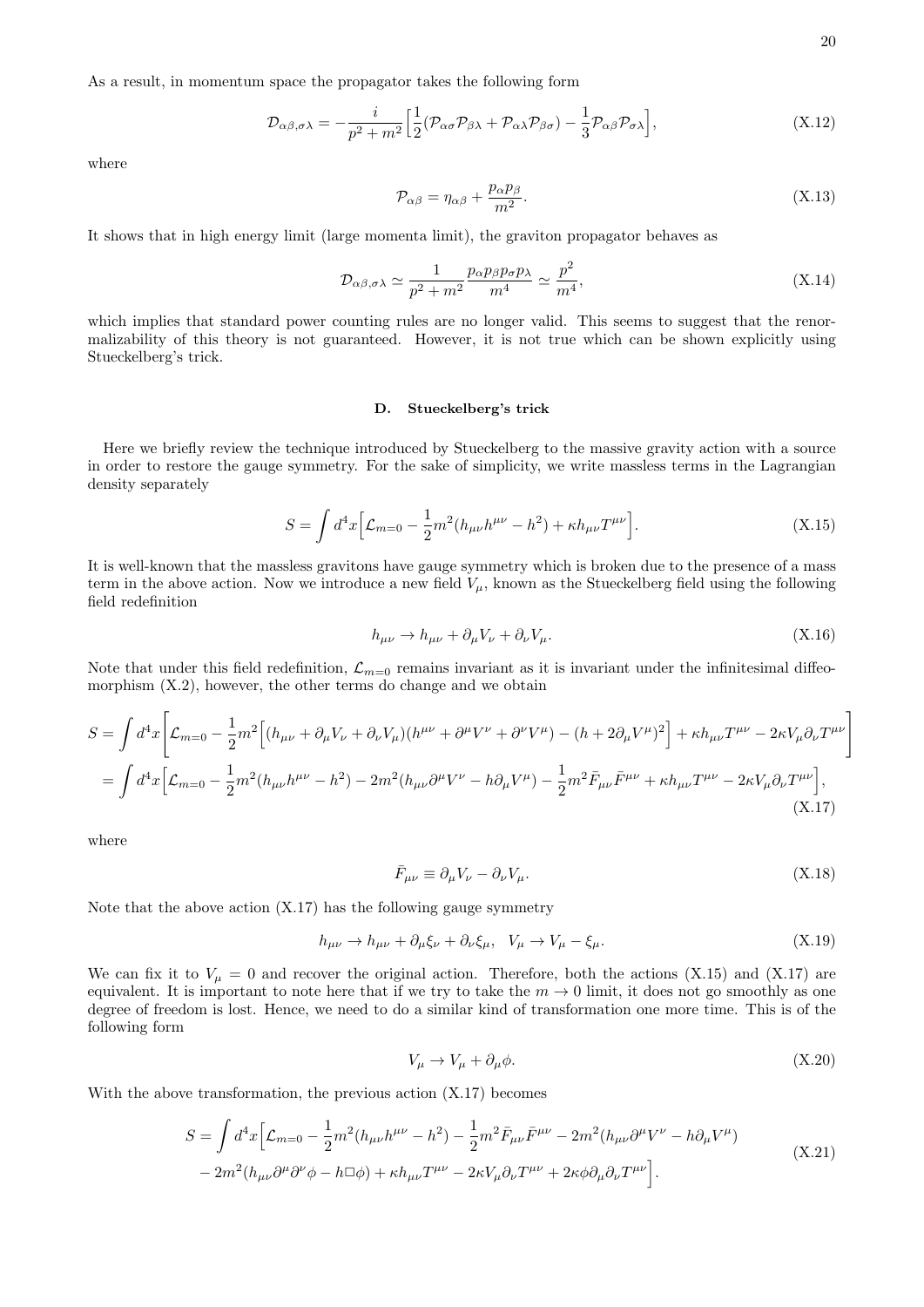The resultant action has two independent gauge symmetries

$$
h_{\mu\nu} \to h_{\mu\nu} + \partial_{\mu}\xi_{\nu} + \partial_{\nu}\xi_{\mu}, \quad V_{\mu} \to V_{\mu} - \xi_{\mu}
$$
  
\n
$$
V_{\mu} \to V_{\mu} + \partial_{\mu}\Lambda, \quad \phi \to \phi - \Lambda.
$$
\n(X.22)

As before, we can fix the gauge  $\phi = 0$  and recover back the action (X.17) which implies that the action (X.21) is equivalent to the action (X.17). Hence, with the new additional fields and gauge symmetries, the new action does the same job as the original one in (X.15).

Using the following set of scalings

$$
V_{\mu} \to \frac{1}{m} V_{\mu}, \ \phi \to \frac{\phi}{m^2}, \tag{X.23}
$$

the action (X.21) can be expressed as

$$
S = \int d^4x \Big[ \mathcal{L}_{m=0} - \frac{1}{2} m^2 (h_{\mu\nu} h^{\mu\nu} - h^2) - \frac{1}{2} \bar{F}_{\mu\nu} \bar{F}^{\mu\nu} - 2m (h_{\mu\nu} \partial^{\mu} V^{\nu} - h \partial_{\mu} V^{\mu}) - 2(h_{\mu\nu} \partial^{\mu} \partial^{\nu} \phi - h \Box \phi) + \kappa h_{\mu\nu} T^{\mu\nu} - 2 \frac{\kappa}{m} V_{\mu} \partial_{\nu} T^{\mu\nu} + 2 \frac{\kappa}{m^2} \phi \partial_{\mu} \partial_{\nu} T^{\mu\nu} \Big],
$$
\n(X.24)

with the following gauge symmetries

$$
h_{\mu\nu} \to h_{\mu\nu} + \partial_{\mu}\xi_{\nu} + \partial_{\nu}\xi_{\mu}, \quad V_{\mu} \to V_{\mu} - m\xi_{\mu}
$$
  

$$
V_{\mu} \to V_{\mu} + m\partial_{\mu}\Lambda, \quad \phi \to \phi - m^{2}\Lambda.
$$
 (X.25)

Since the stress-energy tensor of the source is conserved  $\partial_{\mu}T^{\mu\nu} = 0$ , in  $m \to 0$  limit, we obtain the following expression for the resulting action

$$
S = \int d^4x \Big[ \mathcal{L}_{m=0} - \frac{1}{2} \bar{F}_{\mu\nu} \bar{F}^{\mu\nu} - 2(h_{\mu\nu}\partial^{\mu}\partial^{\nu}\phi - h\Box\phi) + \kappa h_{\mu\nu} T^{\mu\nu} \Big]. \tag{X.26}
$$

In order to count the total number of degrees of freedom, we make a conformal transformation which is of the following form

$$
(\eta_{\mu\nu} + h_{\mu\nu}) = \Omega(\eta_{\mu\nu} + h'_{\mu\nu}) = (1 + \Pi)(\eta_{\mu\nu} + h'_{\mu\nu})
$$
  
=  $\eta_{\mu\nu} + h'_{\mu\nu} + \Pi \eta_{\mu\nu}$   

$$
\implies h_{\mu\nu} = h'_{\mu\nu} + \Pi \eta_{\mu\nu},
$$
 (X.27)

where  $\Pi$  is another scalar. Hence, this is nothing but the redefinition of the field  $h_{\mu\nu}$ . Under this transformation, the massless Lagrangian  $\mathcal{L}_{m=0}$  becomes

$$
\mathcal{L}_{m=0}[h] = \mathcal{L}_{m=0}[h'] - \partial_{\lambda} \Pi \partial^{\lambda} h' - 2\partial_{\lambda} \Pi \partial^{\lambda} \Pi + 2\partial_{\mu} \Pi \partial_{\lambda} h'^{\mu \lambda} + \partial_{\mu} \Pi \partial^{\mu} \Pi - \partial_{\mu} \Pi \partial^{\mu} h' - 4\partial_{\mu} h'^{\mu \nu} \partial_{\nu} \Pi - 4\partial_{\mu} \Pi \partial^{\mu} \Pi + 4\partial_{\lambda} \Pi \partial^{\lambda} h' + 8\partial_{\lambda} \Pi \partial^{\lambda} \Pi + \kappa \Pi T = \mathcal{L}_{m=0}[h'] + 2 \Big[ \partial_{\mu} \partial^{\mu} h' - \partial_{\nu} h'^{\mu \nu} \partial_{\mu} \Pi + \frac{3}{2} \partial_{\mu} \Pi \partial^{\mu} \Pi \Big] + \kappa \Pi T,
$$
\n(X.28)

whereas the action in  $(X.26)$  becomes

$$
S = \int d^4x \left[ \mathcal{L}_{m=0}[h'] + 2 \left[ \partial_\mu \partial^\mu h' - \partial_\nu h'^{\mu\nu} \partial_\mu \Pi + \frac{3}{2} \partial_\mu \Pi \partial^\mu \Pi \right] - \frac{1}{2} \bar{F}_{\mu\nu} \bar{F}^{\mu\nu} - 2 (h'_{\mu\nu} \partial^\mu \partial^\nu \phi - h' \Box \phi) + 6\Pi \Box \phi + \kappa h'_{\mu\nu} T^{\mu\nu} + \kappa \Pi T \right].
$$
\n(X.29)

Further, considering  $\Pi = \phi$  cancels all the coupled tensor-scalar terms. An integration by parts, yields the following action

$$
S = \int d^4x \Big[ \mathcal{L}_{m=0}[h'] - \frac{1}{4} \bar{F}_{\mu\nu} \bar{F}^{\mu\nu} - \frac{1}{2} \partial_{\mu} \phi' \partial^{\mu} \phi + \kappa h'_{\mu\nu} T^{\mu\nu} + \frac{1}{\sqrt{6}} \phi' T \Big], \tag{X.30}
$$

with the following two independent gauge symmetries

$$
h'_{\mu\nu} \to h'_{\mu\nu} + \partial_{\mu}\xi_{\nu} + \partial_{\nu}\xi_{\mu}
$$
  
\n
$$
V'_{\mu} \to V'_{\mu} + \partial_{\mu}\Lambda,
$$
\n(X.31)